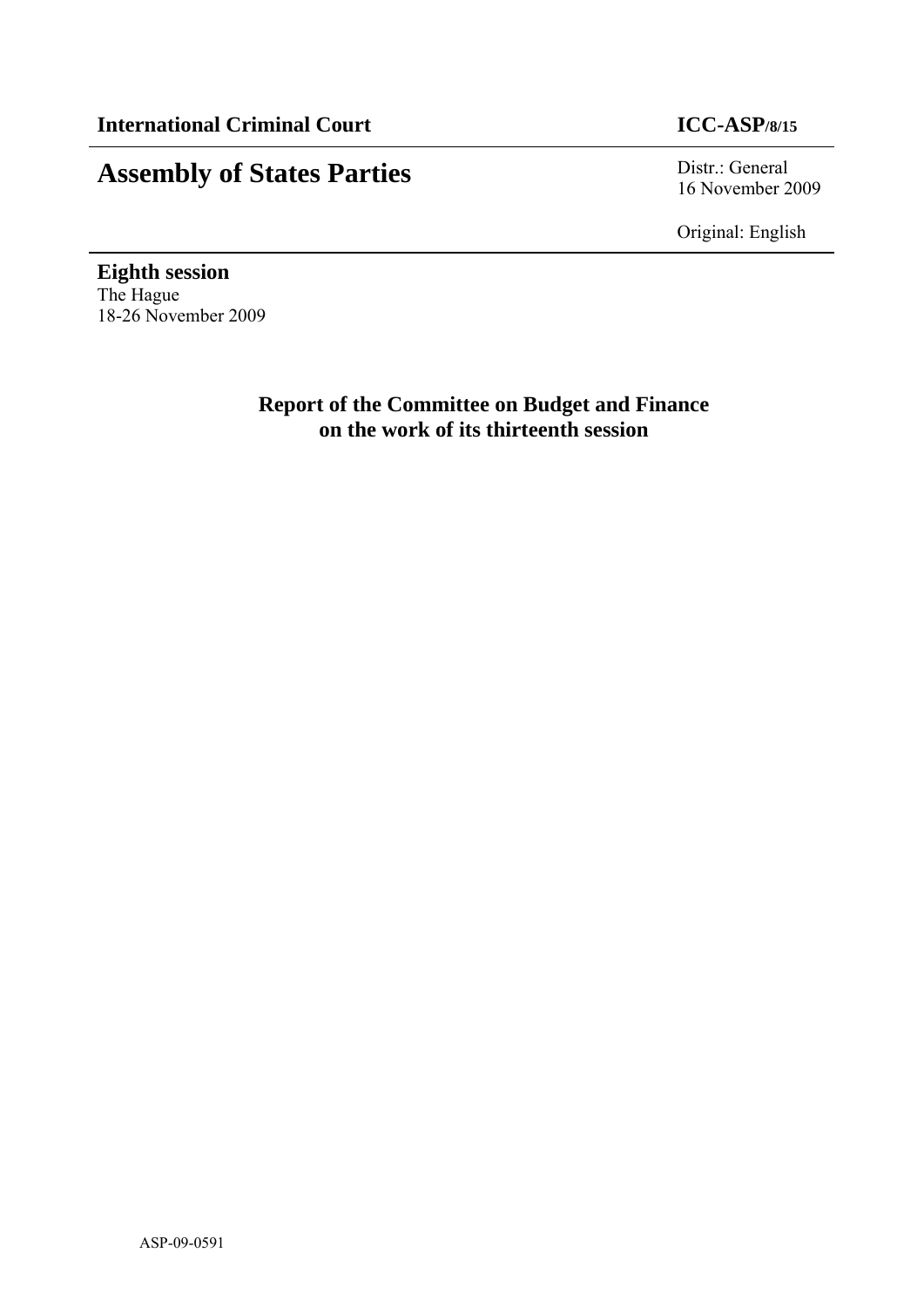## **Contents**

|     |                |                |                |                                                                                      | Paragraphs | Page |
|-----|----------------|----------------|----------------|--------------------------------------------------------------------------------------|------------|------|
| I.  |                |                |                |                                                                                      | $1-6$      | 4    |
|     | $\mathsf{A}$ . |                |                |                                                                                      | $1-5$      | 4    |
|     | <b>B.</b>      |                |                |                                                                                      | 6          | 5    |
| II. |                |                |                | Consideration of issues on the agenda of the Committee at its                        | 7-144      | 5    |
|     | A.             |                |                |                                                                                      | $7 - 10$   | 5    |
|     |                | $\mathbf{1}$ . |                |                                                                                      | 7          | 5    |
|     |                | 2.             |                |                                                                                      | $8-9$      | 6    |
|     |                | 3.             |                |                                                                                      | 10         | 6    |
|     | B.             |                |                |                                                                                      | $11 - 27$  | 6    |
|     |                | (a)            |                |                                                                                      | $11 - 24$  | 6    |
|     |                |                | $\mathbf{1}$ . | Financial statements of the Court for the period                                     |            | 6    |
|     |                |                | 2.             | Financial statements of the Trust Fund for<br>Victims<br>for the period 1 January to | $11 - 16$  | 6    |
|     |                |                | 3.             | Report of the Office of Internal Audit                                               | $17 - 21$  | 7    |
|     |                |                | 4.             |                                                                                      | 22-24      | 8    |
|     |                | (b)            |                |                                                                                      | 25-27      | 8    |
|     | C.             |                |                |                                                                                      | 28-111     | 9    |
|     |                | 1.             |                | Financial performance data of the 2009 budget as at                                  | 28-33      | 9    |
|     |                |                | (a)            |                                                                                      | 34         | 10   |
|     |                | 2.             |                | Consideration of the proposed programme budget for                                   | $35 - 111$ | 10   |
|     |                |                | (a)            |                                                                                      | 35-40      | 10   |
|     |                |                | (b)            |                                                                                      | 41-43      | 11   |
|     |                |                | (c)            |                                                                                      | 44-48      | 11   |
|     |                |                |                | Medium term budgeting forecast<br>(i)                                                | 49-54      | 12   |
|     |                |                | (d)            |                                                                                      | 55         | 13   |
|     |                |                | (e)            |                                                                                      | 56         | 13   |
|     |                |                | (f)            |                                                                                      | 57-61      | 13   |
|     |                |                | (g)            | General temporary assistance and established                                         | $62 - 63$  | 14   |
|     |                |                | (h)            |                                                                                      | 64         | 14   |
|     |                |                | (i)            |                                                                                      | 65-67      | 14   |
|     |                |                | (j)            |                                                                                      | 68-72      | 15   |
|     |                |                | (k)            | Major programme II: Office of the Prosecutor                                         | 73-74      | 15   |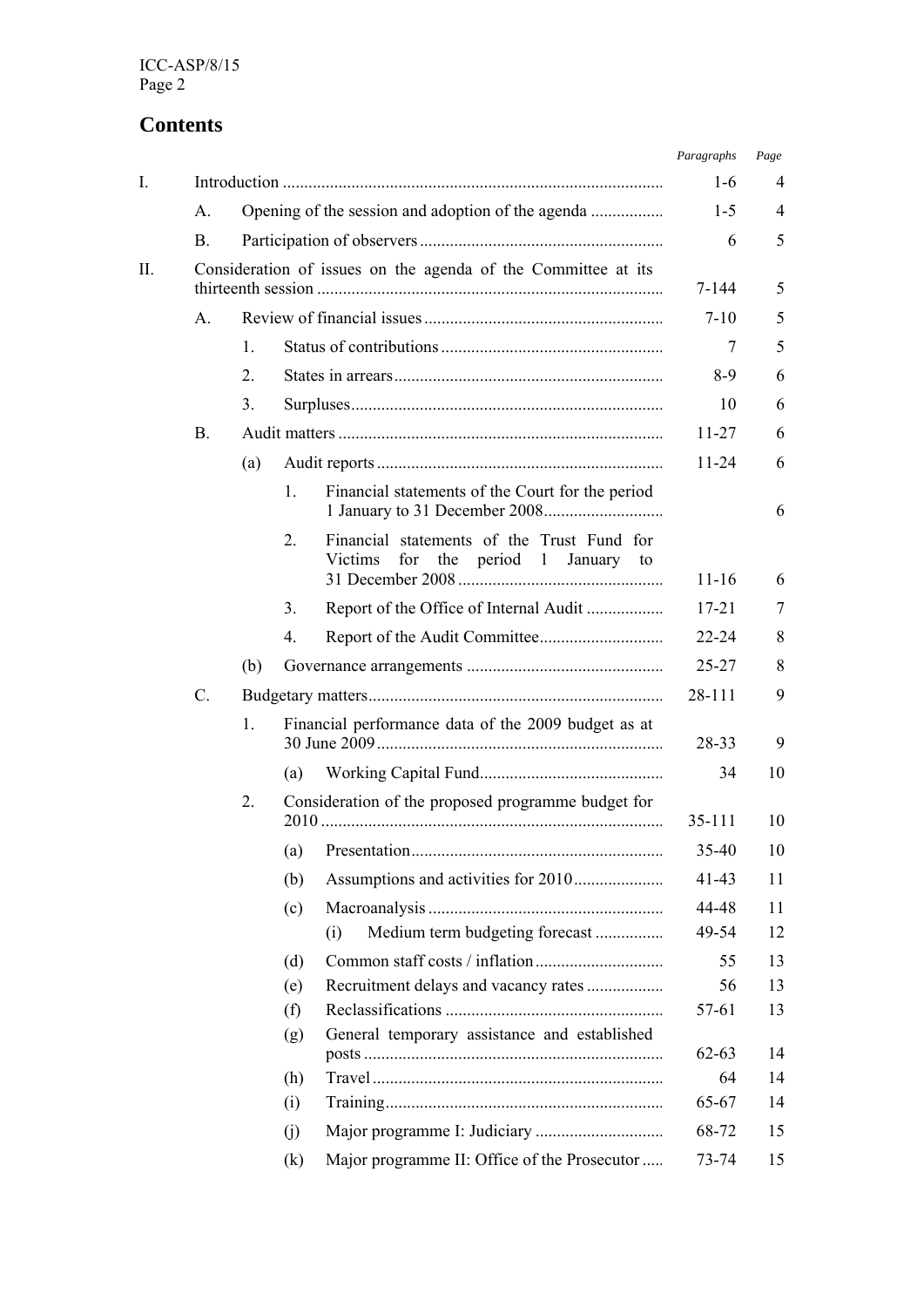|                |                |     |                                                                                                               | Paragraphs | Page |
|----------------|----------------|-----|---------------------------------------------------------------------------------------------------------------|------------|------|
|                |                | (1) |                                                                                                               | 75-97      | 16   |
|                |                | (m) | Major programme IV: Secretariat of the                                                                        | 98-101     | 18   |
|                |                | (n) | Major programme VI: Secretariat of the Trust                                                                  | 102-107    | 19   |
|                |                | (0) | Major programme VII: Project Office for the                                                                   | 108-110    | 20   |
|                |                | (p) |                                                                                                               | 111        | 20   |
| D.             |                |     |                                                                                                               | 112-119    | 20   |
|                | (a)            |     |                                                                                                               | 112-116    | 20   |
|                | (b)            |     |                                                                                                               | 117-119    | 21   |
| Е.             |                |     |                                                                                                               | 120-121    | 21   |
| $F_{\cdot}$    |                |     |                                                                                                               | 122-126    | 22   |
|                | (a)            |     |                                                                                                               | 122-124    | 22   |
|                | (b)            |     |                                                                                                               | 125-126    | 22   |
| G.             |                |     |                                                                                                               | 127        | 23   |
| H.             |                |     |                                                                                                               | 128-130    | 23   |
| $\mathbf{I}$ . |                |     |                                                                                                               | 131-140    | 24   |
|                | $\mathbf{1}$ . |     |                                                                                                               | 131-134    | 24   |
|                | 2.             |     |                                                                                                               | 135-140    | 24   |
| J.             |                |     |                                                                                                               | 141-142    | 25   |
| K.             |                |     |                                                                                                               | 143-144    | 25   |
|                | $\mathbf{1}$ . |     |                                                                                                               | 143        | 25   |
|                | 2.             |     |                                                                                                               | 144        | 25   |
| Annexes        |                |     |                                                                                                               |            |      |
| I.             |                |     |                                                                                                               |            | 26   |
| II.            |                |     |                                                                                                               |            | 28   |
| III.           |                |     | Budgetary implications of the implementation of the<br>recommendations of the Committee on Budget and Finance |            | 31   |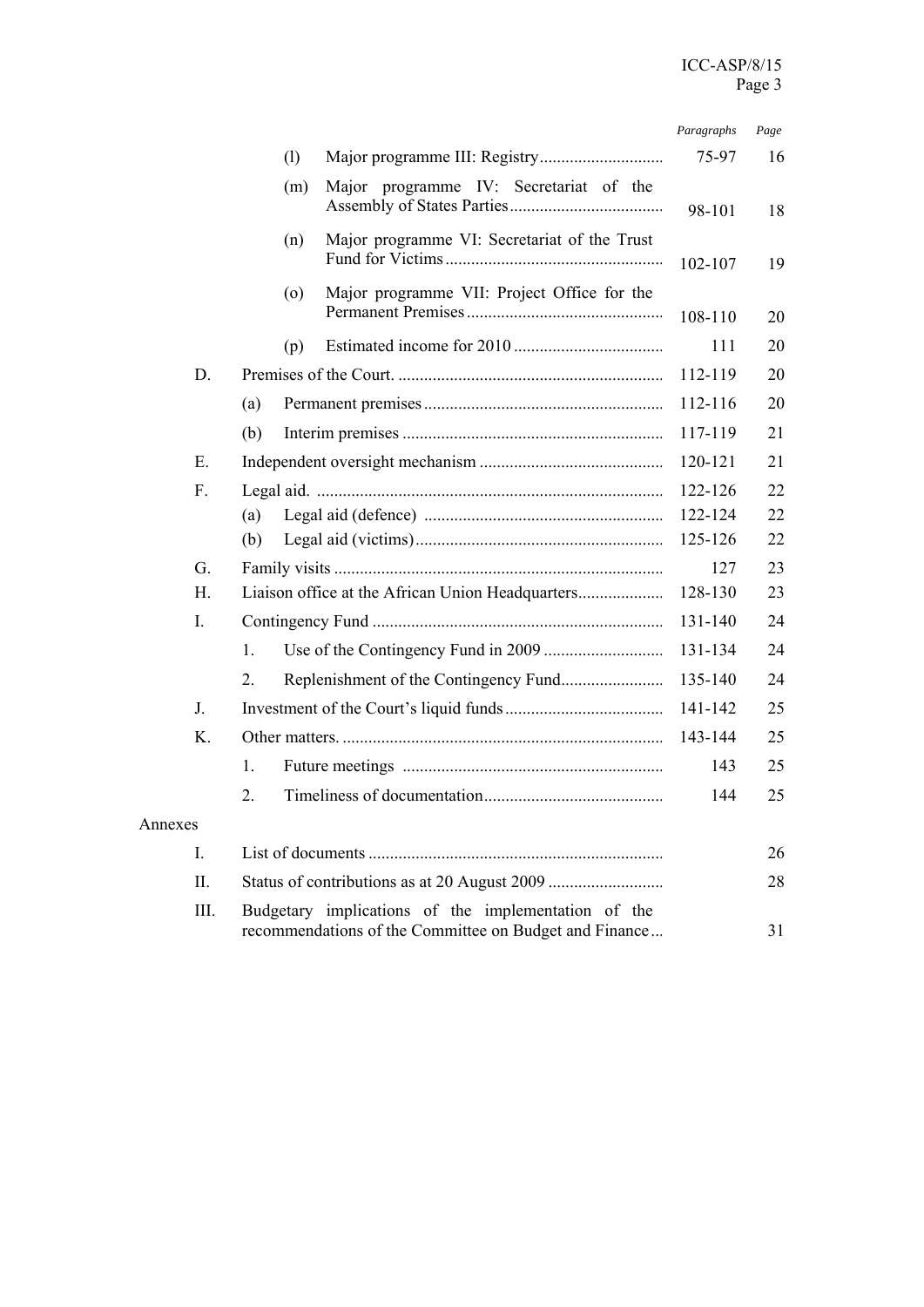## **Introduction**

## **A. Opening of the session and adoption of the agenda**

1. The thirteenth session of the Committee on Budget and Finance (the "Committee") was convened in accordance with the decision of the Assembly of States Parties (the "Assembly") taken at the 7th plenary meeting of its seventh session, on 21 November 2008, and the further decision of the Committee on its dates, on 24 April 2009. The session, comprising 15 meetings, was held from 24 August to 1 September 2009. The President of the International Criminal Court (the "Court"), Mr. Sang-Hyun Song, delivered welcoming remarks at the opening of the session.

2. The Secretariat of the Assembly of States Parties (the "Secretariat") provided the substantive servicing for the Committee, and its Director, Mr. Renan Villacis, acted as Secretary of the Committee.

- 3. The following members attended the thirteenth session of the Committee:
	- 1. David Banyanka (Burundi)
	- 2. Carolina María Fernández Opazo (Mexico)
	- 3. Gilles Finkelstein (France)
	- 4. Fawzi A. Gharaibeh (Jordan)
	- 5. Masud Husain (Canada)
	- 6. Shinichi Iida (Japan)
	- 7. Juhani Lemmik (Estonia)
	- 8. Rossette Nyirinkindi Katungye (Uganda)
	- 9. Gerd Saupe (Germany)
	- 10. Ugo Sessi (Italy)
	- 11. Elena Sopková (Slovakia)
	- 12. Santiago Wins (Uruguay)

4. At its 1st meeting, the Committee adopted the following agenda (ICC-ASP/8/CBF.2/L.1):

- 1. Opening of the session.
- 2. Adoption of the agenda.
- 3. Participation of observers.
- 4. Organization of work.
- 5. States in arrears.
- 6. Financial performance data of the 2009 budget.
- 7. Consideration of the proposed programme budget for 2010.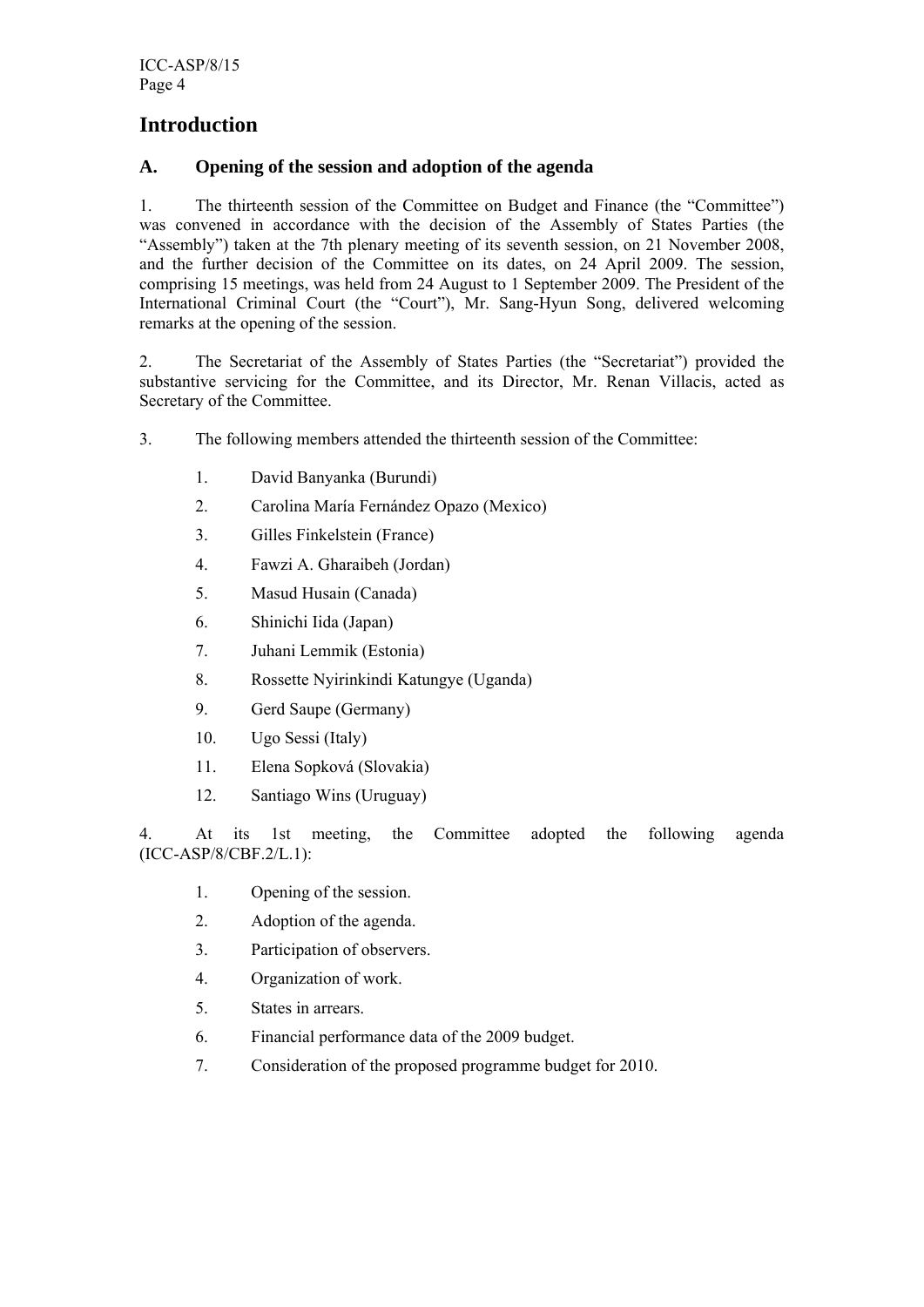- 8. Audit matters:
	- (a) Audit reports
		- (i) Financial statements of the International Criminal Court for the period 1 January to 31 December 2008;
		- (ii) Financial statements of the Trust Fund for Victims for the period 1 January to 31 December 2008;
		- (iii)Report of the Office of Internal Audit.
		- (iv) Report of the Audit Committee.
	- (b) Governance arrangements.
- 9. Premises of the Court.
- 10. Independent oversight mechanism.
- 11. Legal aid.
- 12. Family visits.
- 13. Contingency Fund.
- 14. Investment of the Court's liquid funds.
- 15. Other matters.

5. The following organs of the Court were invited to participate in the meetings of the Committee to introduce the reports: the Presidency, the Office of the Prosecutor and the Registry.

#### **B. Participation of observers**

6. The Committee decided to accept the request of the Coalition for the International Criminal Court to make a presentation to the Committee. The Committee expressed its appreciation for the presentation.

## **II. Consideration of issues on the agenda of the Committee at its thirteenth session**

## **A. Review of financial issues**

#### **1. Status of contributions**

7. The Committee reviewed the status of contributions as at 20 August 2009 (annex II). It noted that a total of  $\epsilon$ 94,175,008 had been received for the 2009 financial period while  $\epsilon$ 2,401,507 was outstanding from previous financial periods. It noted that 61 States were fully paid up for all their contributions as at 20 August 2009. Since 97.9 per cent of the 2009 assessed contributions had been paid, the overall situation represented an improvement since the Committee's previous session. The level of outstanding contributions from previous financial periods had also been further reduced.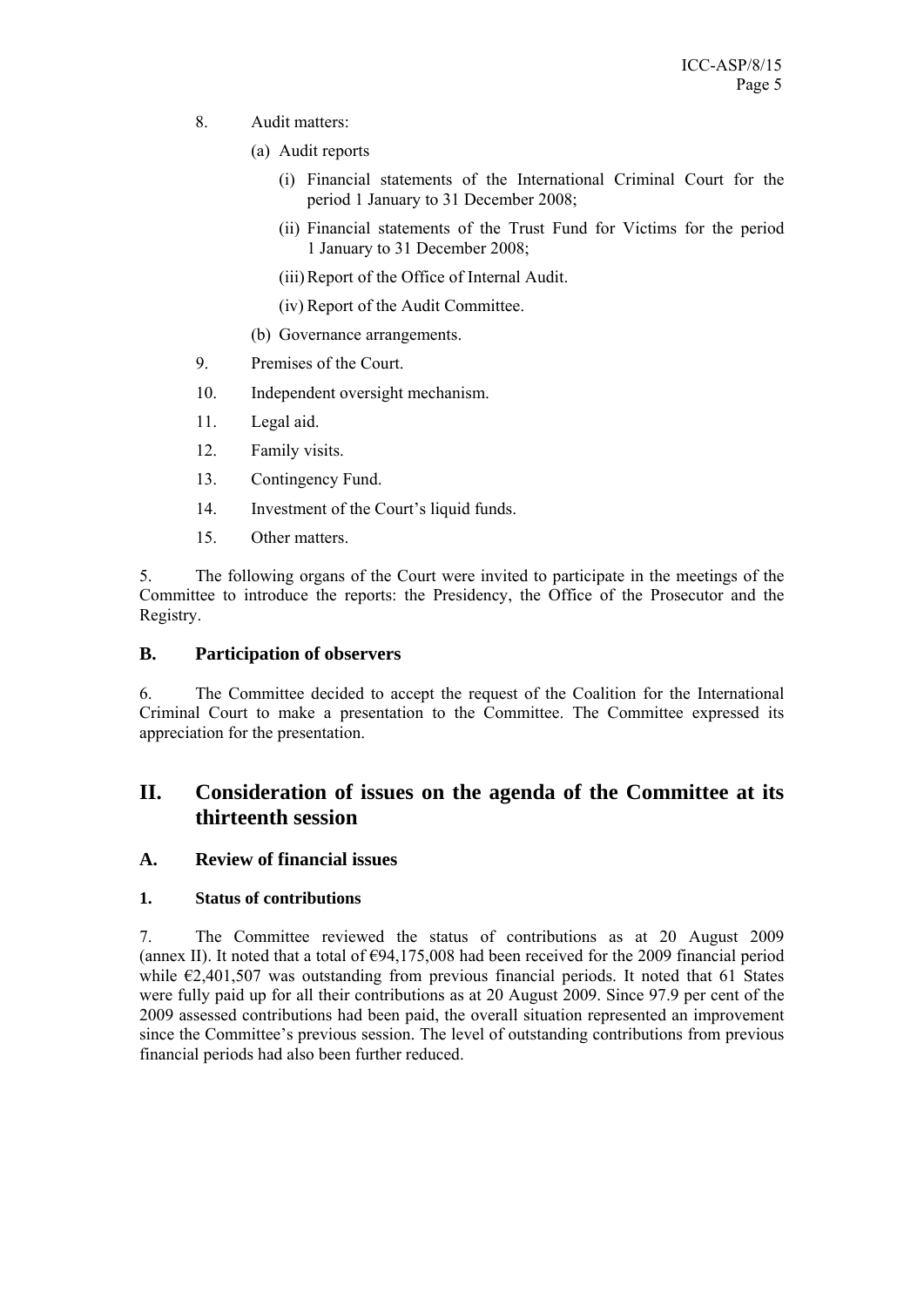#### **2. States in arrears**

8. The Committee noted that on 1 June 2009 the Secretariat had communicated with States in arrears, informing them of their outstanding contributions and advising them of the minimum payment required to avoid the application of article 112, paragraph 8, of the Rome Statute. The Secretariat advised the Committee that five States were ineligible to vote as at 20 August 2009.<sup>1</sup> The Committee recalled that the matter was being addressed by the New York Working Group of the Bureau, which had been entrusted with the issue by the Assembly.

#### 9. **The Committee requested the Secretariat to again advise States in arrears of the minimum payment required before the eighth session of the Assembly.**

#### **3. Surpluses**

10. In accordance with regulation 4.6 of the Financial Regulations and Rules of the Court, the estimated cash surplus that is to be returned to States Parties on 1 January 2010 amounts to  $E13.1$  million, and comprises the provisional cash surplus for 2008 and assessed contributions in respect of prior periods that were received from States Parties in 2009.

#### **B. Audit matters**

#### **(a) Audit reports**

**1. Financial statements of the Court for the period 1 January to 31 December 2008** 

#### **2. Financial statements of the Trust Fund for Victims for the period 1 January to 31 December 2008**

11. Introducing his reports on the financial statements of the Court<sup>2</sup> and of the Trust Fund for Victims,<sup>3</sup> the External Auditor informed the Committee that the statements were free of material misstatement and presented fairly the financial position of the Court and of the Trust Fund and that he was able to offer an unqualified audit opinion. The Committee noted that total expenditure in 2008 amounted to  $\epsilon$ 84,854,000<sup>4</sup> compared to the approved budget of €90,382,100, representing a budget implementation rate of 93.3 per cent.<sup>5</sup>

12. The Committee welcomed the presentation of the External Auditor, in particular recommendation 1 that the Court should ensure adequate forecasting procedures for cash flow, particularly for the medium and long term, as the Court approaches a 100 per cent implementation rate of its budget. The Committee also highlighted recommendation  $4<sup>6</sup>$  as meriting particularly careful consideration with respect to improving risk assessment and risk management arrangements.

 $\frac{1}{1}$  $<sup>1</sup>$  Burundi, the Central African Republic, Guinea, Niger and Sierra Leone.</sup>

 $2$  ICC-ASP/8/14.

<sup>3</sup> ICC-ASP/8/16.

<sup>4</sup> ICC-ASP/8/14.

<sup>5</sup> ICC-ASP/8/7.

<sup>6</sup> ICC-ASP/8/14, External Auditor's Report 2008. Pursuant to recommendation 4, the External Auditor recommended that "improved risk assessment and risk management arrangements be taken forward as a matter of priority, to ensure that the Court maintains momentum on this important aspect of governance and is able to actively manage significant risks, ensuring that both external and internal risks are recognized and prioritized. This should lead to the production of a risk register with prioritized risks, the identification of risk owners, and actions to mitigate key risks; reviewed and updated regularly by senior management and submitted to the Audit Committee for review and further action as necessary."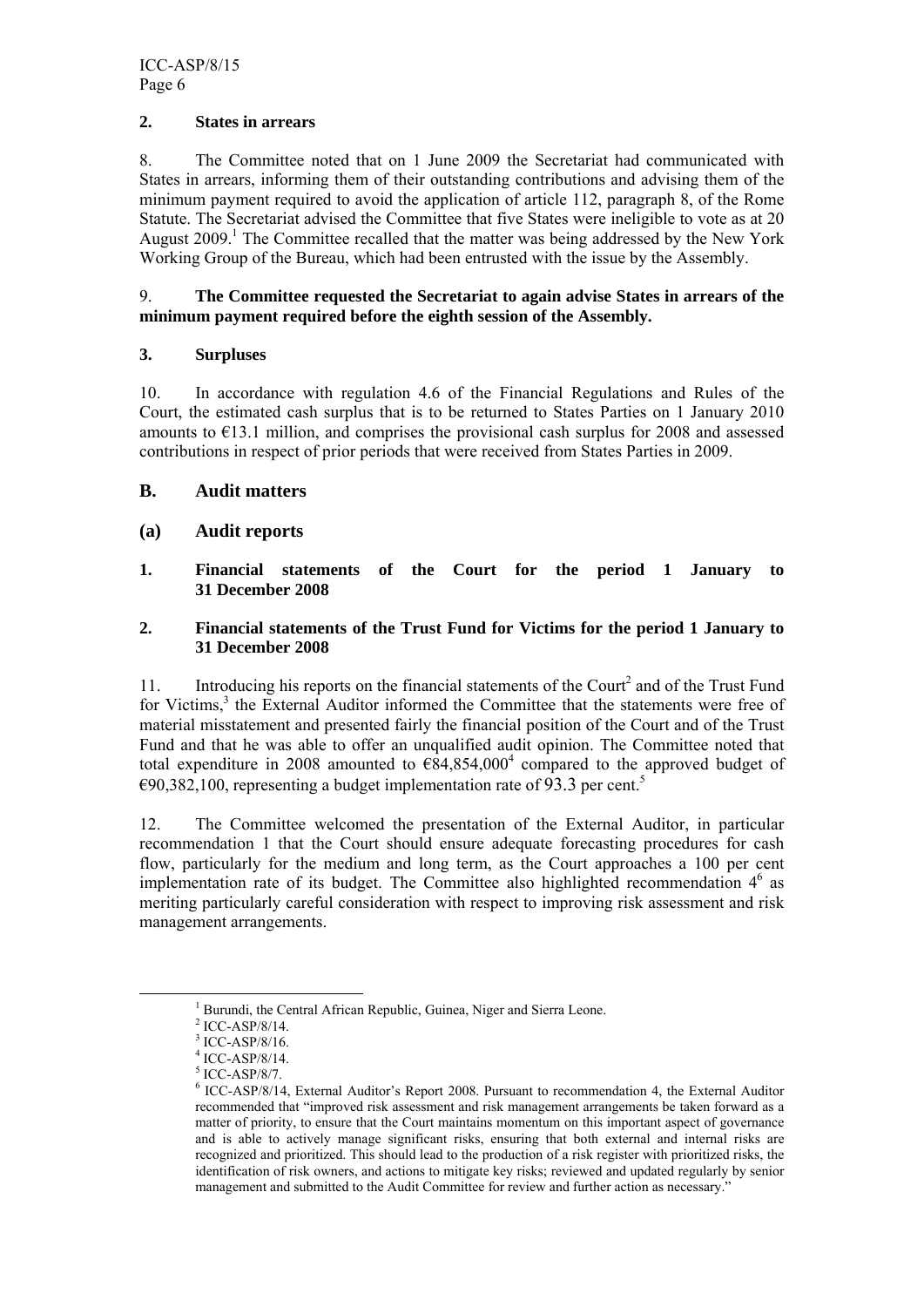13. With respect to recommendation 8 on the adoption of International Public Sector Accounting Standards (IPSAS), the External Auditor noted that IPSAS would ultimately become the standard of accounting practices for international organizations and was being adopted over time by the United Nations. The Committee noted that the Court had proposed a budget of  $\epsilon$ 409,400 for 2010 as part of the overall budget of  $\epsilon$ 1,968,302 over the next five years for IPSAS implementation.<sup>7</sup> The Committee recalled its prior advice that "the Court should work towards implementation of IPSAS in the medium term".<sup>8</sup> The Committee was of the view that the Court could safely defer implementation at this point for at least one year in order to assess the outcome of the system's implementation in other organizations and requested the Court to provide an updated report on its assessment. **The Committee therefore recommended that the Assembly not provide €409,400 for 2010 and that it further consider the experience of other international organizations before making a final decision on a schedule for IPSAS implementation.**

14. With respect to the Trust Fund for Victims, the Committee endorsed the view of the External Auditor that more careful consideration should be given to donations under €5,000 to reduce the risk of irregular donations.<sup>9</sup>

15. With respect to recommendation 3 on the possibility of shifting the costs of administering funds from the core budget to the use of donations, the Committee noted that this issue was ultimately for the Assembly to decide. In this regard, **the Committee endorsed the view of the External Auditor that an evaluation of the level of activity of the Trust Fund be undertaken in relation to the Assembly's original resolutions<sup>10</sup>, so that the** Assembly can determine whether and/or when it would be appropriate and viable for the expenses of the Fund to be paid by voluntary contributions.

16. The Committee read with great interest the External Auditor's report as well as the opinion expressed therein. The Committee **recommended that the prescriptions mentioned are implemented and that the Court should report to the Committee on its implementation**.

## **3. Report of the Office of Internal Audit**

17. Pursuant to Rule 110.1 of the Financial Regulations and Rules, the Office of Internal Audit submitted its annual activity report to the Committee on Budget and Finance, outlining the activities of the Office for the second half of 2008 and the first half of 2009.

18. The Committee considered the report of the Office of Internal Audit. It discussed the specific findings and recommendations with the Director of the Office and Court officials.

19. Pursuant to its mandate under Rule 110.1 the Committee would like to highlight to the Assembly that certain weaknesses of coherency were found to exist in the current procurement process for specialized services such as translators and interpreters between the different organs of the Court. In this regard the Committee **recommended that the Court review its procurement practices for such services and that the Office of Internal Audit continue to include procurement in its work plan. The Committee also recommended that, to further enhance the transparency of its procurement practices, the Court should post its procurement procedures on its website.**

 <sup>7</sup> ICC-ASP/8/26, para. 20, Table 2: Budget estimate for IPSAS implementation. <sup>8</sup> *Official Records of the Assembly of States Parties to the Rome Statute of the International Criminal Court, Seventh session, The Hague, 14-22 November 2008* (International Criminal Court publication, ICC-ASP/7/20), vol. II, part B.2, para. 18.

<sup>9</sup> ICC-ASP/8/16, paras. 16-17.

<sup>10</sup> Ibid., paras. 11-15.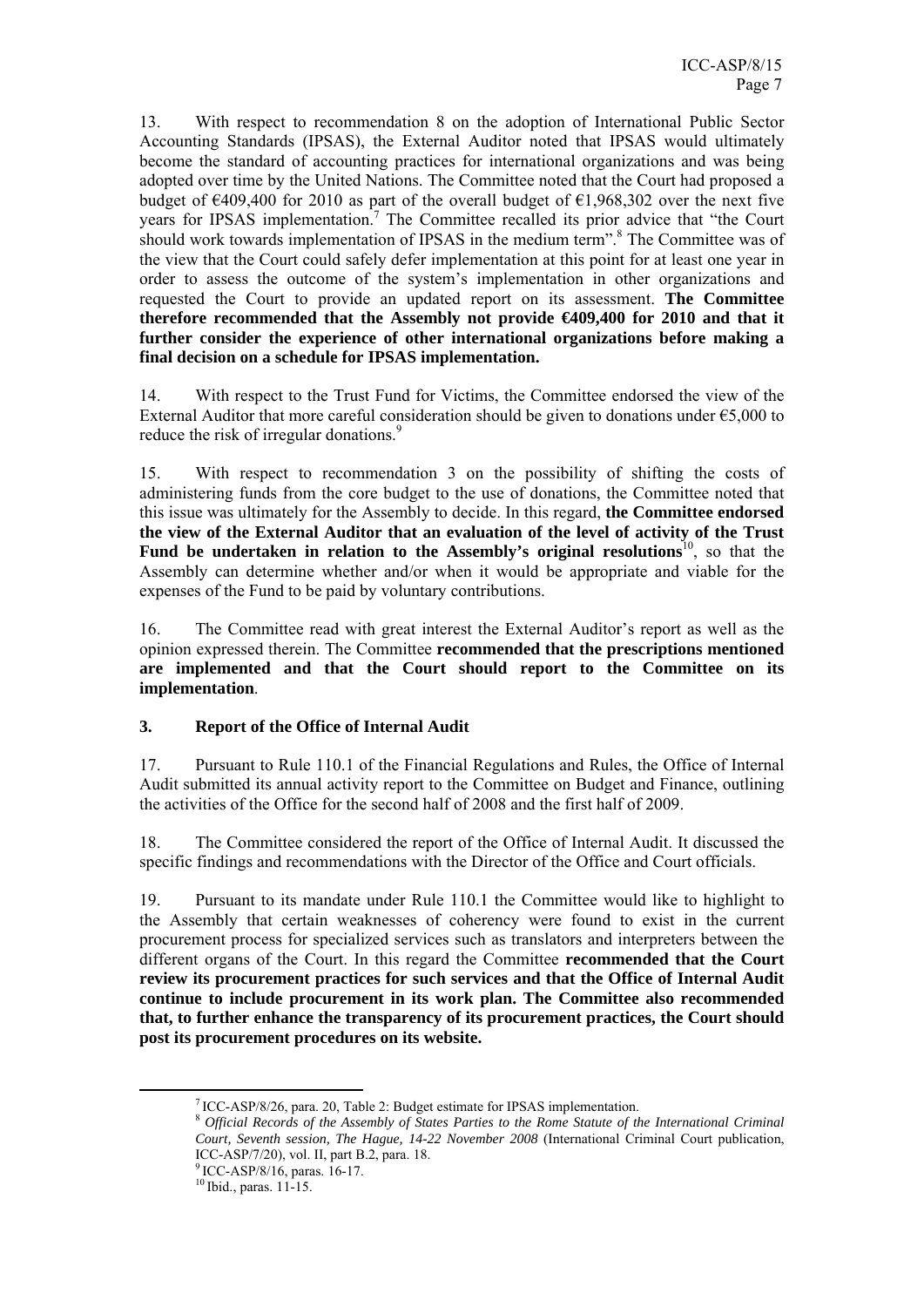20. The Committee also noted that there was no specific mechanism to review the followup to the recommendations of the internal auditor. The Committee therefore **recommended that the Office of the Internal Audit include as part of its annual report a section on follow-up actions to previous recommendations**.

21. The Committee expressed its concern regarding the substantial delays in fully staffing the office which would seem to have delayed the full implementation of the audit plan. In this connection, the Committee recalled its past observations<sup>11</sup> and **invited the Court to expedite the recruitment process for the post** which had been vacant for over one year.

## **4. Report of the Audit Committee**

22. The Court informed the Committee that revised terms of reference<sup>12</sup> had entered into force on 11 August 2009 which provided for a majority of external members and a governance structure as proposed by the External Auditor and endorsed by the Committee.<sup>13</sup> One external member has been recruited and the Audit Committee would meet on 4 September 2009. The Court advised the Committee that it was making serious efforts to identify the remaining external members.

23. As regards the revised terms of reference previously mentioned, the Committee noted that no specific amount had been included concerning remuneration and travel expenses of the external members. The Committee **requested the Court to review those terms anew** so that they include specific figures within the maximum budget envelope of  $\epsilon$ 90,000. As **regards the proposed budget of the Audit Committee for 2010, the Committee recommended it be transferred from major programme IV to major programme I and that the total costs for the Audit Committee be distinctly reflected in future budget proposals.** 

24. The Committee welcomed the decision by the Court and looked forward to receiving the first annual report of the Audit Committee under its revised terms of reference.

## **(b) Governance arrangements**

25. The Committee considered a report prepared by an external consultant on risk management in the Court. The Committee noted that the report had identified divisions among the organs and a lack of clarity of roles as the main risk that could lead to inefficiencies. The Committee noted that risk management had been similarly highlighted by the External Auditor in the recommendations of his report.<sup>14</sup>

26. The Committee considered that this issue was of high priority. In this regard, the Committee **requested that the Presidency of the Court submit a report for consideration at its fourteenth session on the measures that the Court is taking to increase clarity on the responsibilities of the different organs** and a common understanding throughout the Court of such responsibilities.

27. **In light of the 2010 Review Conference, the Committee suggested that the Assembly may wish to consider ways to improve and enhance the governance structures of the Court, and the Assembly's role.** 

<sup>&</sup>lt;sup>11</sup> Ibid., para. 21. <sup>12</sup> Presidential Directive ICC/PRESD/G/2009/1, dated 11 August 2009. <sup>13</sup> ICC-ASP/8/14, External Auditor's Report 2008, paras. 26-28.

<sup>&</sup>lt;sup>14</sup> ICC-ASP/8/14, External Auditor's Report 2008, paras. 29-31.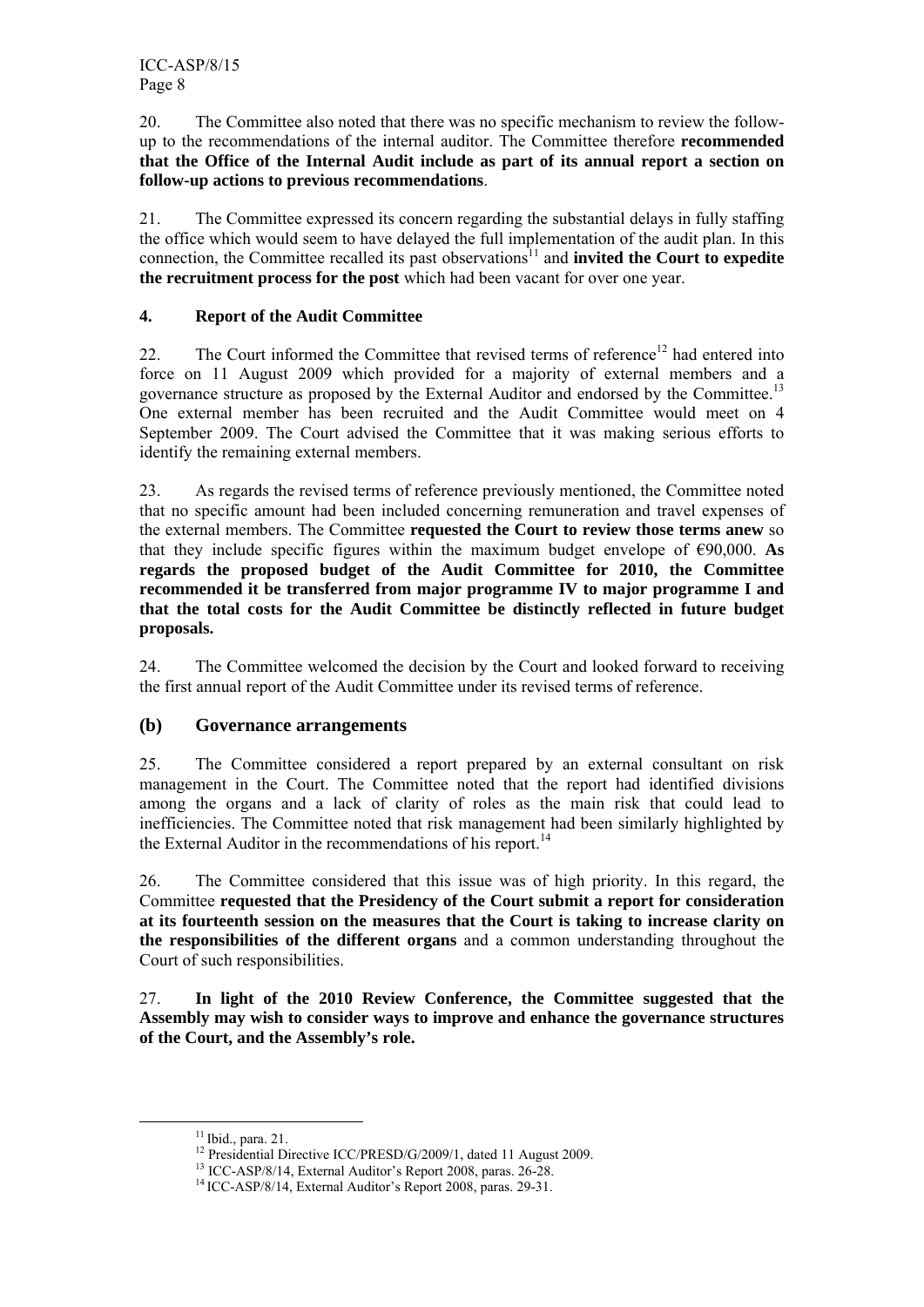## **C. Budgetary matters**

#### **1. Financial performance data of the 2009 budget as at 30 June 2009**

28. The Committee had before it the report of the Court on budget performance as at 30 June 2009.<sup>15</sup> It noted that the implementation rate for 2009 as at 30 June was 51.9 per cent, representing an expenditure of  $E$ 52.5 million. The implementation was 5.1 per cent higher than for the corresponding period in 2008. The projected implementation rate to 31 December 2009 was 97.7 per cent based on a projected expenditure of  $\epsilon$ 98.875 million. This would represent under-expenditure of  $E2.4$  million of the approved budget, but  $E4.7$  million over the amount received from assessed contributions for 2009, which amount to  $\epsilon$ 94,175,008 as at 20 August.

29. The Committee in particular noted that the Court had overspent its budget for consultancy services and equipment across the various programmes and **recommended that the Court identify ways to improve consolidation of its budgetary discipline**.

30. With regard to staffing, the Committee noted that the overall recruitment position of the Court had improved markedly over the same point in 2008. Of the 739 posts approved for 200916¸ 669 were occupied as at 30 June, a difference of 70 posts. Of the vacant posts, 49 were under recruitment, while a further 10 had been advertised, and 11 posts had not been advertised. The Court forecast that a total of 702 posts would be filled as at 31 December 2009.

31. In light of this implementation rate, as well as the issuance of a summons to appear and the subsequent appearance of Mr. Abu Garda (see section I: Contingency Fund), the Registrar informed the Committee by letter dated 12 August 2009, that the Court foresaw accessing the Working Capital Fund to cover the expected gap between assessed contributions and actual expenditure as provided for in resolution ICC-ASP/7/Res.4.

32. The Committee had before it the Second status report on the Court's investigations into efficiency measures<sup>17</sup> and was also informed orally about a number of efficiency measures and processes, as well as cost savings that had been implemented in 2009 with a view to reducing costs.

33. The Committee noted with appreciation the real and sincere efforts made by the Court to find efficiency and other savings. However the Committee pointed out that the report and briefings in question were more descriptive of efficiency processes and did not provide quantifiable details on actual savings attained in 2009. In this regard, the Committee **recommended that the Court provide more details on actual savings in 2009**. It further **recommended that the Court ensure that it keep its expenditures for 2009 under constant review in order to prioritize activities** with a view to finding increased savings that would allow the gap between the assessed contributions and expenditures to be as small as possible. The Committee also noted that with the postponement to 2010 of the third trial, the Court should be able to identify a number of areas where savings could be realized in the 2009 budget, thereby resulting in a decreased need to access the Working Capital Fund in order to cover the assessment gap.

 <sup>15</sup> ICC-ASP/8/17.

<sup>&</sup>lt;sup>16</sup> The number of approved posts indicated is based on table 4 of the Report of the Court on budget performance as at 30 June 2009 (ICC-ASP/8/17), however, it provides no clarity as to the difference between elected (by the Assembly or by Chambers) and non-elected officials. 17 ICC-ASP/8/30.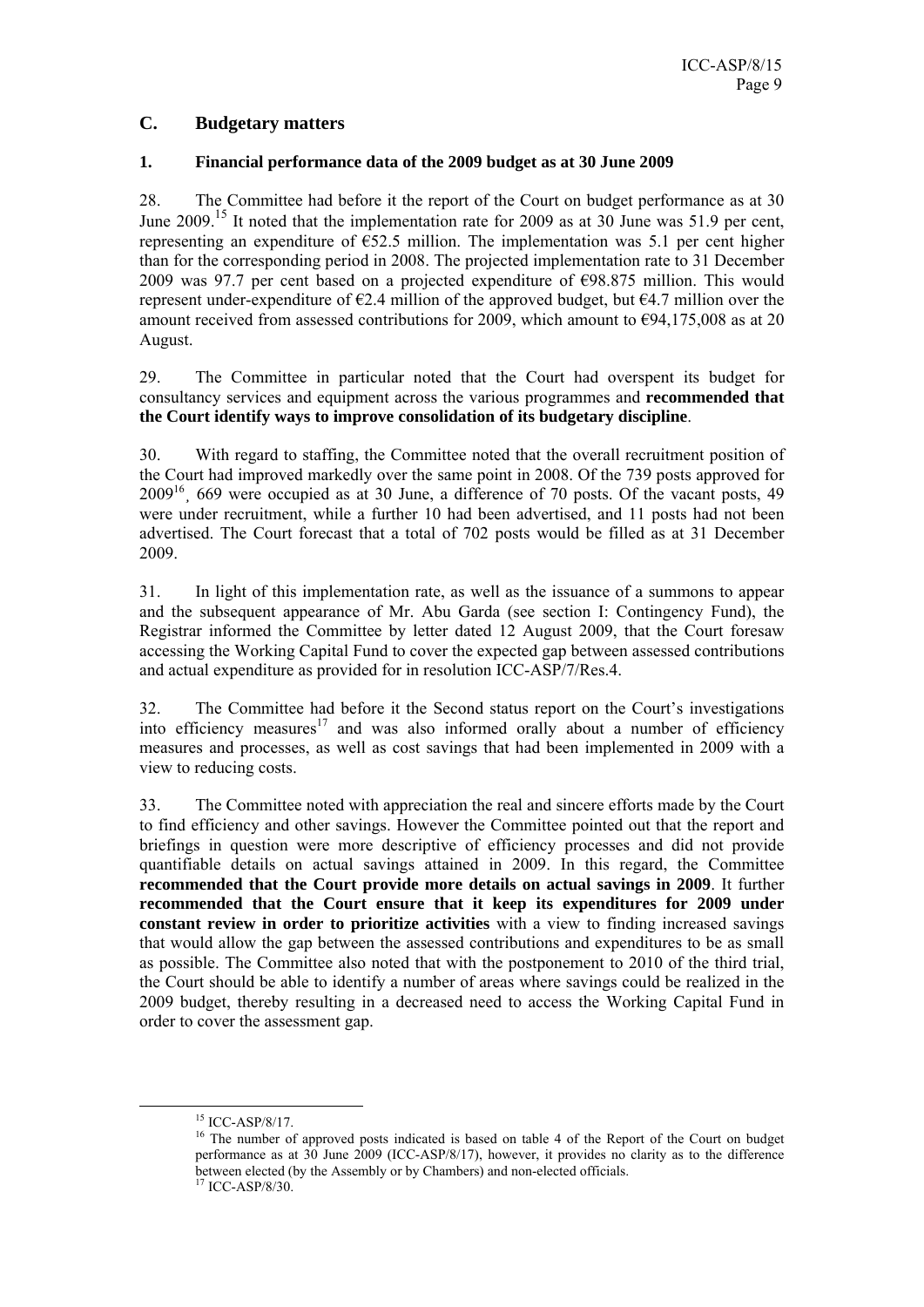#### **(a) Working Capital Fund**

34. The Committee recalled its advice at its eleventh session that the Working Capital Fund was an essential mechanism for ensuring the Court could meet cash flow needs where the regular contributions of States Parties might be late and that, in principle, it would be reasonable to set the fund at one-twelfth of the annual budget.<sup>18</sup> However, given the improvement in the level of contributions received and the resulting strong cash position of the Court, the Committee **recommended that the Working Capital Fund should be maintained at its current level** of €7,405,983 **and that any draw down of the fund for the purpose of filling the gap between assessed contributions and the approved budget in 2009 be replenished through assessed contributions in 2010**. In addition, the Committee **recommended that the Court make every effort to bring expenditures in line with the assessment level of €96 million**.

## **2. Consideration of the proposed programme budget for 2010**

#### **(a) Presentation**

35. The Committee welcomed the overall presentation of the budget document, including the Court's adjustments that provide greater transparency in the sections and subprogrammes.

36. However the Committee noted several areas for improvement. The Committee **recommended that legal aid for the defence and legal aid for victims be identified as discrete items in their respective sub-programmes** rather than being contained in the category of "contractual services including training". This would allow for greater transparency and comparability from year to year.

37. The Committee also **recommended that training be identified as a discrete item in the different programmes and sub-programmes**.

38. The Committee further **recommended that, in some programmes, a better justification for resource proposals be provided**.

39. With respect to the non-inclusion in the proposed budget of the costs for the Review Conference, the proposed liaison office at the African Union Headquarters and the proposed independent oversight mechanism, the Committee **recommended that, as a general rule, items that have not received the policy approval of the Assembly should not be included in the budget**. **Nonetheless items, such as the Review Conference, that are the result of a statutory requirement of the Rome Statute should be contained in the proposed budget**, although provision should be made to ensure that periodic events are not understood or counted as part of the core budget for the Court in any way. The costs of the Review Conference should therefore not serve as a basis for calculating the proposed budget for 2011. With respect to the budgets of items that have been prepared for consideration by the Assembly, such as the proposed liaison office, the proposed independent oversight mechanism and family visits for indigent detainees, the Committee **recommended that such budgets appear as annexes to the budget document to ensure full transparency as to their impact on the overall budget.**

 <sup>18</sup> *Official Records of the Assembly of States Parties to the Rome Statute of the International Criminal Court, Seventh session, The Hague, 14-22 November 2008* (International Criminal Court publication, ICC-ASP/7/20), vol. II, part B.2, para. 70.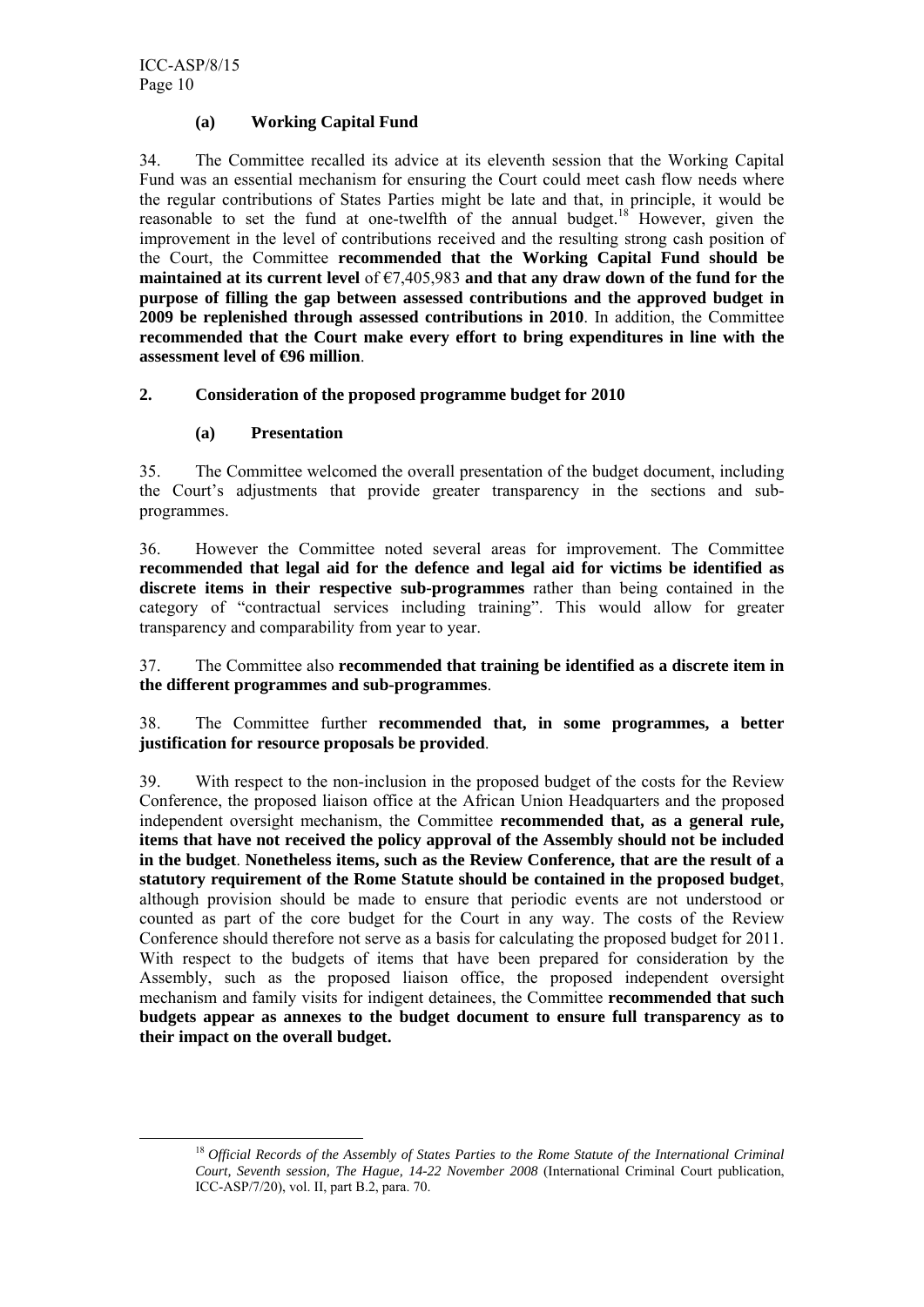40. In relation to the travel budget of the Court to the Review Conference, the Committee noted that there was a lack of consistency across the major programmes. Some programmes included travel costs to attend the Review Conference within their major programme budget while others placed their travel costs in the proposed budget for the Review Conference.<sup>19</sup> In this connection, **the Committee recommended that all travel related to the Review Conference be removed from the regular budget and listed in an addendum to the budget document. The amounts approved by the Assembly would then be incorporated into each of the major programmes for 2010 but in accordance with the one-time expenditure approach (see paragraph 39 above) by which such costs would be excluded from the calculation of the baseline for the preparation of the proposed programme budget for 2011.** 

#### **(b) Assumptions and activities for 2010**

41. The Court informed the Committee that the proposed programme budget for 2010 was based on the assumption of up to three consecutive trials throughout the year, involving a total of four accused.

42. The Committee recalled its comments on the 2008 and 2009 budgets urging the Court to maximize the efficiency of proceedings and to schedule trials so as to avoid additional costs wherever possible. $20$ 

43. The Committee was informed that the Prosecutor did not intend to commence any investigations in a new situation in 2010, unless a need to open such a new situation arose or the Security Council or a State referred a situation to the Court. The Prosecutor was conducting five active investigations in three of the situations before the Court, was maintaining five further residual investigations and would continue to analyze up to eight other potential situations.<sup>21</sup>

#### **(c) Macro-analysis**

44. The Court informed the Committee that it proposed a budget of  $\epsilon$ 102.98 million for 2010, representing an increase of  $\epsilon$ 1.75 million or 1.7 per cent over the approved budget level for 2009.

45. The Committee noted that States Parties could be assessed an additional  $\epsilon$ 2.4 million for the following activities, increasing the proposed budget by 2.3 per cent depending on decisions to be taken by the Assembly.

| Review Conference:                                | $\epsilon$ 1.4 million |
|---------------------------------------------------|------------------------|
| Liaison office at the African Union Headquarters: | €0.5 million           |
| Independent oversight mechanism:                  | $\epsilon$ 0.5 million |

 <sup>19</sup> ICC-ASP/8/17, annex XI.

<sup>20</sup> *Official Records of the Assembly of States Parties to the Rome Statute of the International Criminal Court, Sixth session, New York, 30 November-14 December 2007* (International Criminal Court publication, ICC-ASP/6/20), vol. II, part B.2, para. 35 and *Official Records of the Assembly of States Parties to the Rome Statute of the International Criminal Court, Seventh session, The Hague, 14-22 November 2008* (International Criminal Court publication, ICC-ASP/7/20), vol. II, part B.2, para. 47. <sup>21</sup> ICC-ASP/8/10, paras. 9-10 and annex III.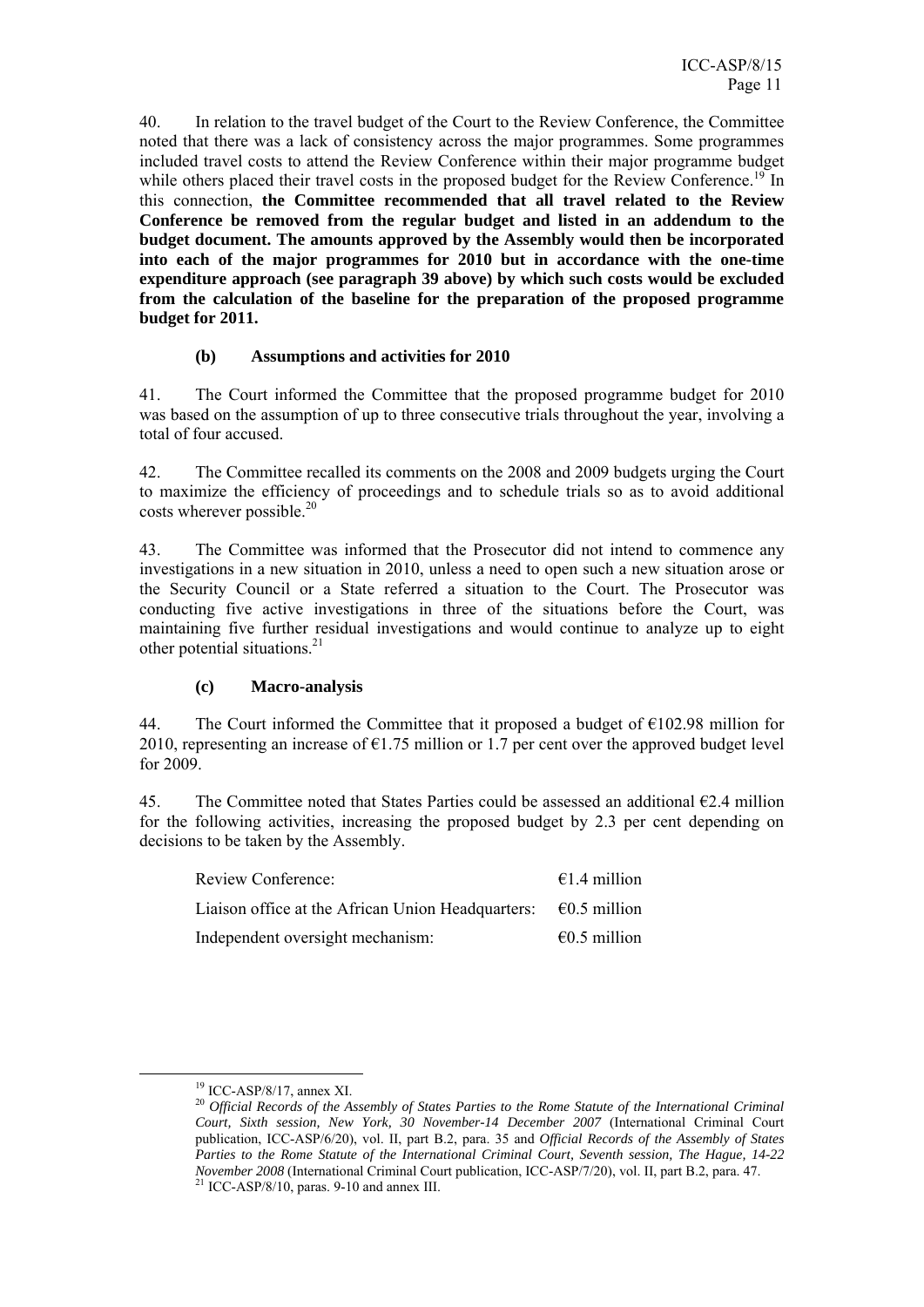46. As the Court is acquiring greater experience in costing its activities, and as its budget is starting to stabilize in light of the current level of activity, the Committee was of the view that the **Court should commence forecasting and quantifying known and potential cost drivers** in order to allow the Assembly to have a reasonable understanding of the potential budgetary stresses over the next five years.

47. The Committee welcomed this budget as an indication that the Court was indeed completing its establishment stage, the budget was starting to stabilize and that the Court had made serious efforts to review its activities and seek efficiencies.

48. In that regard, the Committee welcomed the Second status report on the Court's investigations into efficiency measures<sup>22</sup>, which provided information on the current measure undertaken or planned to increase efficiencies in the Court's activities. The Committee was informed that, as much of the Court's budget (86 per cent) covers staff and other medium term contractual costs, the scope for immediate savings is limited. The Committee **requested the Court to submit, for consideration at its fourteenth session, a third report on efficiency measures**, which would include an indication of the monetary savings achieved thus far.

## *(i) Medium term budgeting forecast*

49. The Committee welcomed the Report of the Court on capital investment replacements<sup>23</sup> as a commencement on the identification of known and potential cost pressures. The Committee noted that the report provided information on the potential costs of renewing the vehicle fleet, electronic and information and communication technologies (ICT) equipment, the implementation of IPSAS and rent associated with interim premises. These items alone would add over  $\epsilon$ 5 million a year to the Court's budget over the next four years.

50. The Committee was of the view that this report constituted an excellent start but was incomplete. For example, the External Auditor had noted that the Court was able to provide costs by situation rather than by specific trial. The Committee **recommended that the Court implement analytic accountability for each trial in order to foresee its costs**.

51. The Committee also noted the possibility that, in a given year, there may be more than 18 judges on active duty as outgoing judges in the trial and appeals chambers are required under article 36, paragraph 10, of the Rome Statute to stay in office to complete any trial or appeal the hearing of which had already commenced. Depending on the status of the various trials and appeals, as well as new cases, the potential exists to have several newly elected judges coming into active service for new cases while several outgoing judges are still in office to complete trials or appeals as the case may be. The Committee **recommended that the Assembly, in consultation with the Court, consider whether any clarifications or any other deliberations are required in order to mitigate the potential costs**.

52. The Committee **recommended that the Court continue to refine the report on capital investment replacement and include therein other potential** medium-term **cost drivers** such as parallel trials, the continuation in office of outgoing judges and costs associated with interim rent and permanent premises.

 <sup>22</sup> ICC-ASP/8/30.

 $23$  ICC-ASP/8/27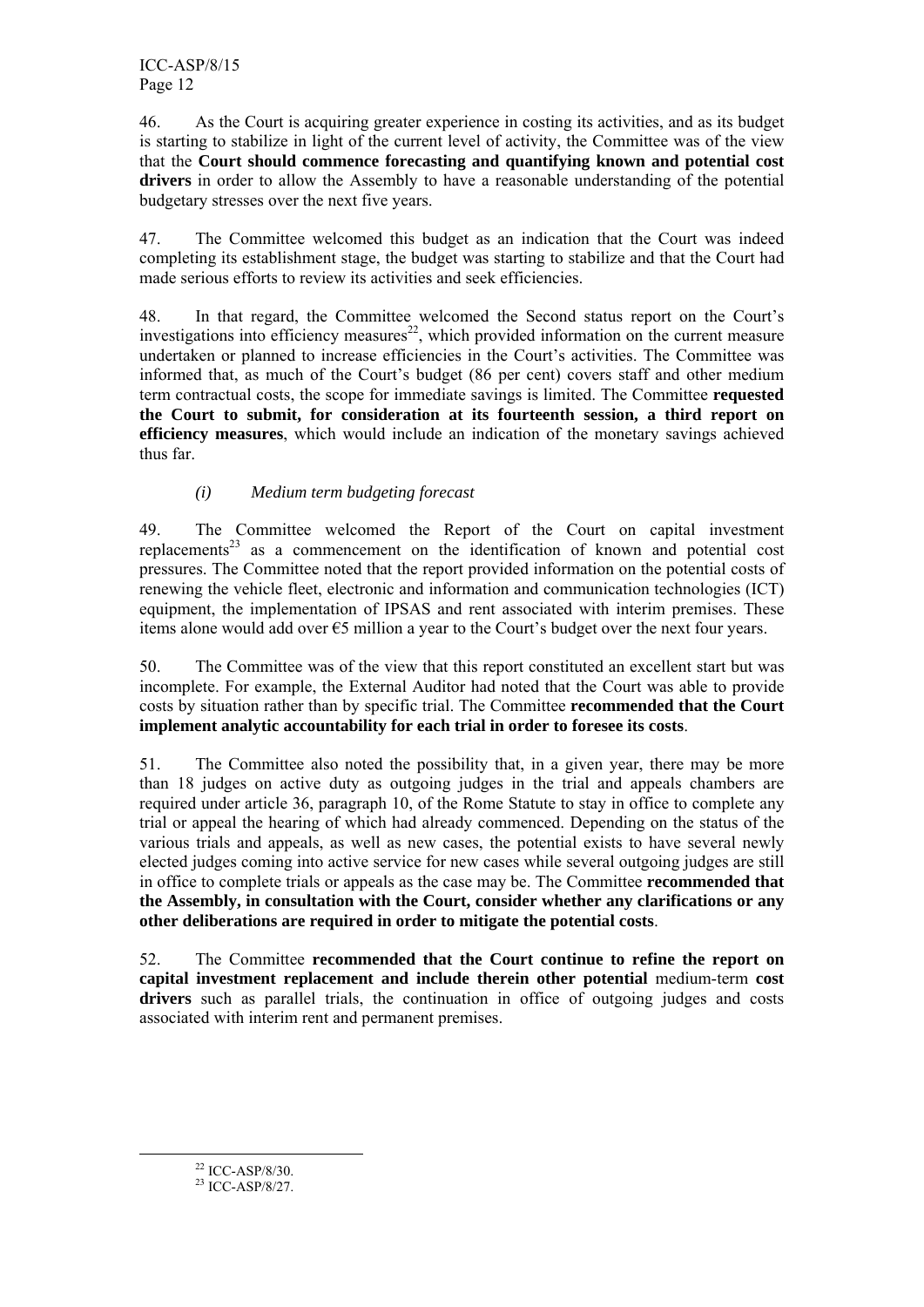53. The Committee further **recommended that the Court use these forecasts to prepare procurement, amortization, cash management and financial plans to address these cost drivers** and provide enough advance notification to the Assembly. The procurement plan should allow the Court to forecast its needs with a view to pooling procurement with other international organizations as much as possible.

54. In the longer term, noting that the staffing costs comprised of 71 per cent of the total proposed budget, **the Committee also recommended that the Court commence an analysis of the proper ratio of staff to other costs for an institution of its nature.**

#### **(d) Common staff costs / inflation**

55. The Committee took note of the Report of the Court on its salary framework<sup>24</sup> and observed that the decision to adopt the United Nations common system standards had been taken by the Assembly and that this decision has a certain financial impact upon the Court's budget. While the Court is not part of the United Nations system, the United Nations common system is applied via a selective approach. This selective application of the common system has an additional financial impact on the Court's salary framework.

#### **(e) Recruitment delays and vacancy rates**

56. The Committee **recommended the application in 2010 of the vacancy rates**  proposed by the Court<sup>25</sup> of 10 per cent or  $\overline{8}$  per cent for all major programmes, **including major programme VI**. If the Committee's recommendations on posts are adopted, the application of these vacancy rates would result in programme budget implications of  $\epsilon$ 1.3 million.

#### **(f) Reclassifications**

57. The Committee had before it the Report of the Court on the job evaluation study of established posts.<sup>26</sup> The Committee also had the proposed list of reclassifications for 2010.

58. The Court explained its reclassification policy, noting that reclassification is not used as a promotion tool and should only be required when substantive changes take place in the nature of the work.

59. While advising that its recommendations on the reclassification will be contained under each major programme and sub-programme where the reclassification is requested (following past practice, the **Committee will only provide recommendations against a reclassification, silence implying a positive recommendation**), the Committee made some remarks of a general nature.

60. The Committee noted that since 2007 the Assembly has approved 35 reclassifications of generic posts applicable to 64 staff members. The financial implications of such recommendations amount to  $\epsilon$ 783,900. The Committee noted that the present proposed reclassifications, amounting to an additional 14 requests for reclassifications would have an additional financial impact of approximately  $\epsilon$ 300,000 in the 2010 budget.

 $^{24}$  ICC-ASP/8/32.

 $25$  ICC-ASP/8/10, para. 49 and annex VII.

 $26$  ICC-ASP/8/36.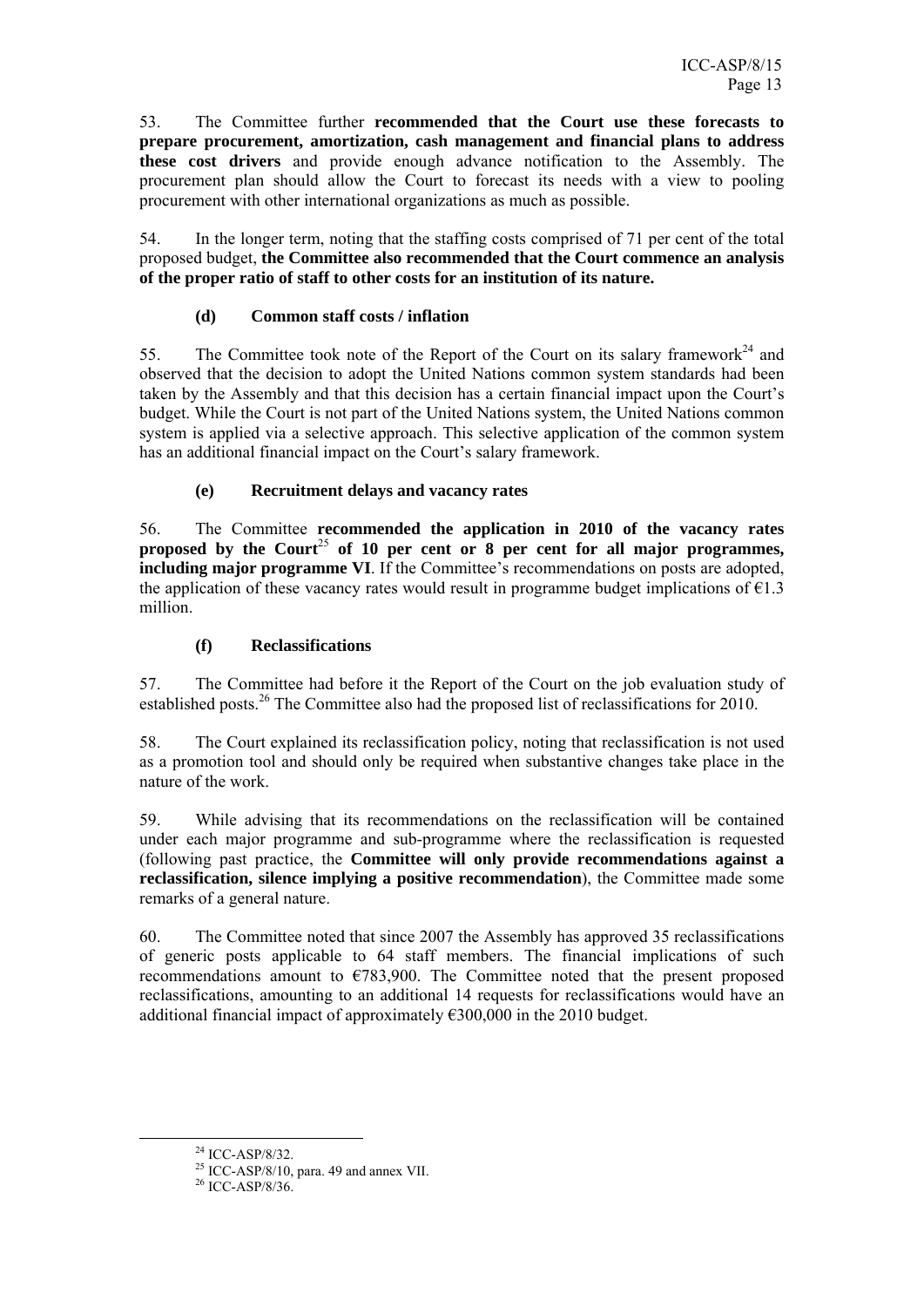ICC-ASP/8/15 Page 14

61. The Committee expressed some concern with the reclassification process, noting that last year, the Committee had not been able to review the request for reclassifications during its regular session due to time constraints and the workload in reviewing the budget. The Committee was also concerned with the level of detail provided in support of reclassification proposals. For that reason, the **Committee recommended that it review with the Court at its next session the process by which reclassification proposals are prepared and reviewed, including the selection of external consultants**.

#### **(g) General temporary assistance and established posts**

62. The Court informed the Committee that it had made further progress in regularizing its use of General Temporary Assistance (GTA) resulting in a decrease of unapproved GTAs in 2009. The Committee welcomed this development. While noting that the use of GTAs is acceptable and provides needed flexibility to deal with contingencies and short term requirements, the Court should apply discipline in its creation and filling of GTA positions and that further improvement could be made in terms of identifying and reporting on the budgeting of GTAs.

63. The Committee noted that the Court was considering new modalities for the hiring of young professionals.<sup>27</sup> The Committee noted that such practices can result in an unfair advantage for the young professionals who may be fast tracked in recruitment exercises, thereby affecting the regional balance within the institution. Furthermore, the Committee **recalled that the Assembly had adopted clear Guidelines for the selection and engagement of gratis personnel**. 28 Accordingly, the Committee **requested the Court to submit a report on gratis personnel to its fourteenth session. In the case the Court insists on proposing new modalities for hiring personnel, a report thereon should also be submitted for the Committee's consideration** at its next session.

#### **(h) Travel**

64. The Committee reviewed the proposed travel for each major programme in detail. As a general matter, the Committee was of the view that many of the travel budgets contained elements that could be characterized as important, even desirable, but not essential. **In this regard, the Committee recommended that the travel budgets of major programmes I, II, IV, VI and VII be reduced by 10 per cent with each of these programme having the discretion to prioritize its respective travel.** For major programme III, in light of the already serious reductions made in some sub-programmes, the same 10 per cent reduction applies, unless otherwise indicated.

#### **(i) Training**

65. The Committee noted that, as the budgets for training are contained in each major programme under the heading of "contractual services including training", it was difficult in the budget document to understand the full extent and costs of training activities across the Court and that the Committee was provided with different numbers for the overall training budget. The Committee reviewed proposed training in each section and was informed that the overall budget for training amounts up to over  $\epsilon$ 1 million. The Committee noted that some of this training is to allow officials to maintain or acquire essential qualifications and certifications while other training is of a less prescriptive nature.

 <sup>27</sup> ICC-ASP/8/10, para. 38.

<sup>28</sup> *Official Records of the Assembly of States Parties to the Rome Statute of the International Criminal Court, Fourth session, The Hague, 28 November-3 December 2005* (International Criminal Court publication, ICC-ASP/4/32), part III, resolution ICC-ASP/4/Res.4, annex II.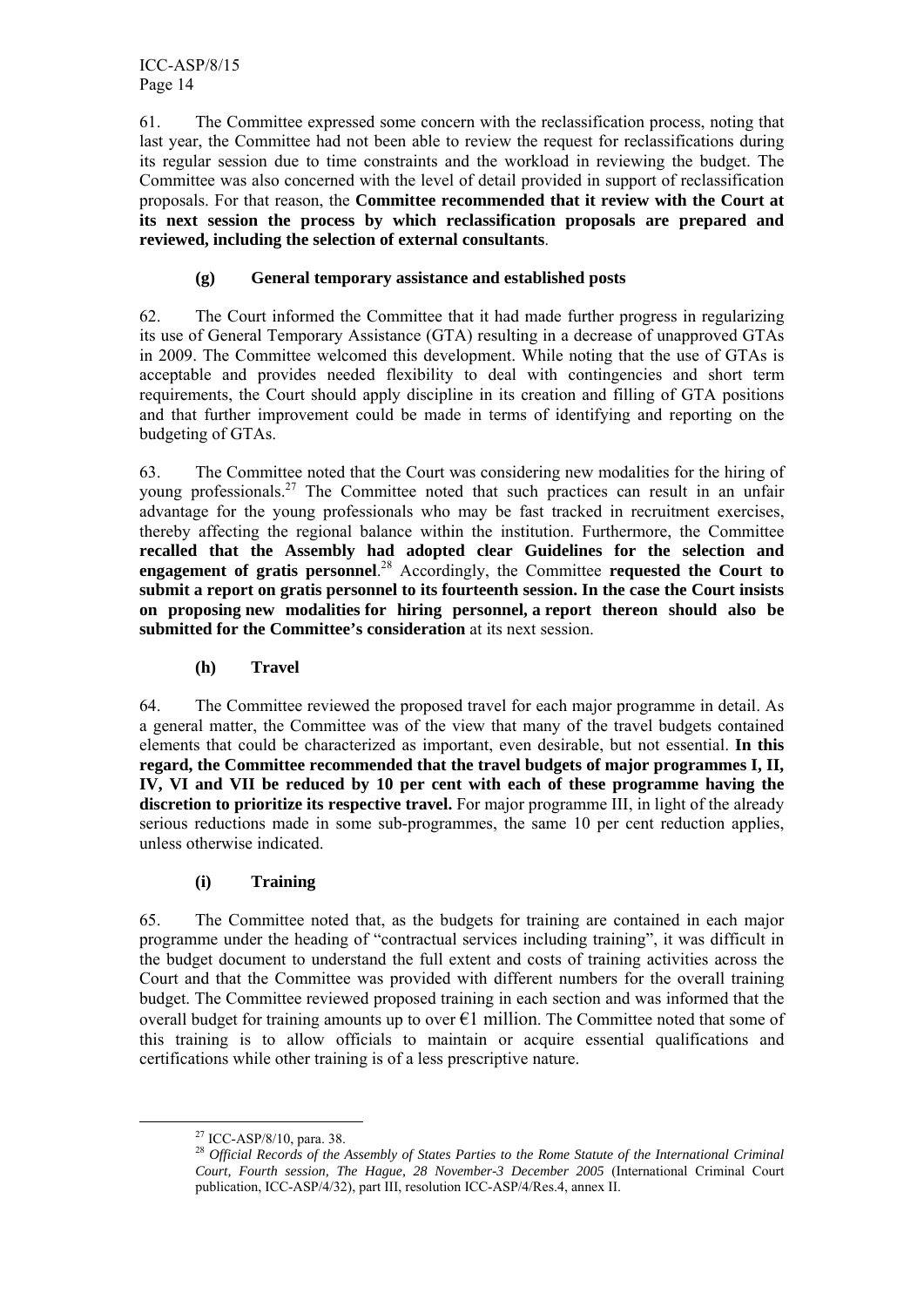66. While recognizing the importance of training for maintaining a well functioning work force and as an important element of good human resource management, the Committee was of the view that the training in the major programmes should be better prioritized. Therefore, the Committee **recommended that the Court prepare a strategic training plan linked to the risk management that would identify training required for core functions** (e.g. maintenance of permits and licenses) and other types of training with a plan for prioritization. The report should include a plan to enhance "training the trainer" opportunities.

67. The Committee **recommended that the training budget for 2010 be reduced by 10 per cent across every major programme with the discretion being given to each major programme to prioritize its training needs and allocate its training resources accordingly.**

## **(j) Major programme I: Judiciary**

68. The Committee had before it a Report of the Presidency on the revised staffing structure of Chambers<sup>29</sup> and a Report of the Court on the new composition of the Appeals Division and the excusal of judges. $30$ 

69. The Committee welcomed the emphasis on ensuring continuity and flexibility, noting the offer of judges not currently working in the Appeals Chamber to assist on a temporary basis, where a judge was unable to take part in an appeal due to prior involvement. The Committee also welcomed the confirmation that legal officers who worked with a recused judge will not themselves be excused from the case but will continue working for the substitute judge. The Committee **recommended that Chambers continue to work toward pooling its staff to allow maximum efficiency.**

70. In programme 1100, in light of the current staff levels, the Committee considered that the requirements for the P-3 Legal Officer appear to be of a temporary nature which can be met through general temporary assistance. The Committee noted that it would review this recommendation in light of further justification in the review of the 2011 budget.

71. In programme 1300, the Committee recalled the decision of the Assembly when it created the Liaison office to keep the structure limited. The Committee was not convinced that increasing resources in the New York office was justified on a cost- benefit analysis. The Committee therefore **recommended that the additional P-3 officer not be approved**.

72. With respect to increasing the budget to allow rental of a conference room, the Committee also **recommended that this not be approved** and that the office continue to look for cost effective ways through partnerships with the United Nations and others to meet its needs in this regard.

#### **(k) Major programme II: Office of the Prosecutor**

73. The Committee welcomed the initiative by the Prosecutor to redistribute resources and responsibilities among staff and review its current structure. The decision to re-allocate a P-5 position to the Prosecution Division by redistributing the responsibilities of the Chef de Cabinet to other positions was welcomed as a good example of flexibility and pooling of resources.

74. With respect to travel, the Committee was concerned with repeated travel to New York for budget presentations.<sup>31</sup>

 <sup>29</sup> ICC-ASP/8/29.

 $30$  ICC-ASP/8/31.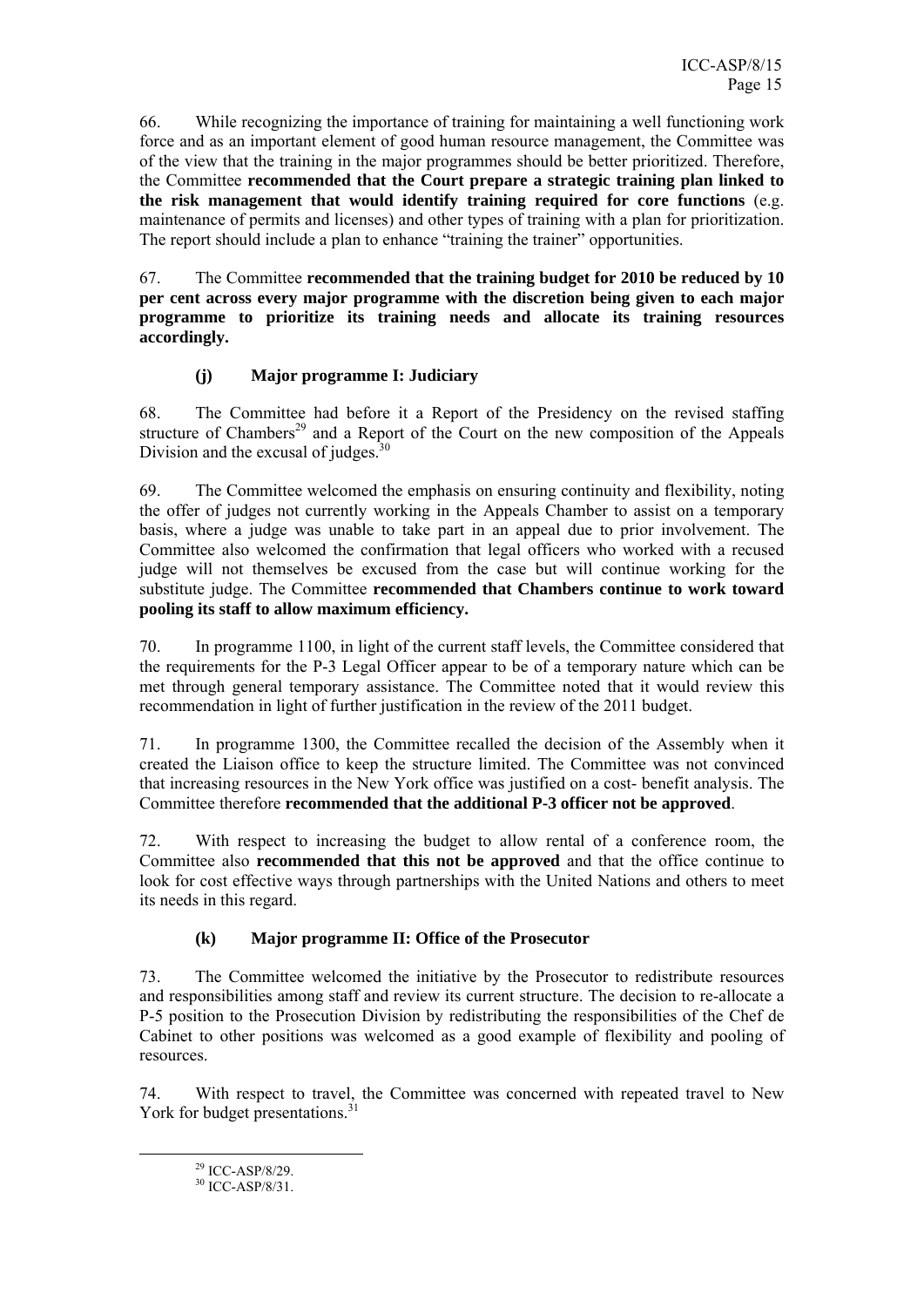#### **(l) Major programme III: Registry**

75. The Committee acknowledged the important effort undertaken by the Registry to bring in a zero growth budget in major programme III.

76. In sub-programme 3110 (Office of the Registrar) the Committee **recommended that the post of a GS-OL Staff Council Assistant not be approved**.

77. In sub-programme 3120 (Office of Internal Audit) the Committee was not convinced that an established post of ICT auditor had been fully justified as funds existed for consultants to assist the auditor. As a result, the Committee **recommended that this post not be approved**.

78. In sub-programme 3140 (Security and Safety Section), the Committee was of the view that the staffing structure in the Kampala field office should be reviewed (see paragraphs 83 to 85 on field offices). In light of this consideration, the Committee **recommended that the reclassification of one P-2 to P-3 Field Security Coordination Officer not be approved**.

79. In sub-programme 3160 (Registry Permanent Premises Office), the Committee was concerned with the lack of details provided in the budget document and encouraged the Court to ensure a sufficient amount of description is provided, including the activities of the office.

80. In sub-programme 3280 (Field Operations Section), the Committee had before it the Report of the Court on the enhancement of the Registry's field operations for  $2010^{32}$  as well as copies of the memoranda of understanding between the Court and the various situation countries (the Republic of Chad in the case of the Darfur situation). The Committee took careful note of the risk assessment undertaken by the Court in relation to its field operations. The Committee also took note of the evaluation of the Court of its current lack of strategic and coordination capacity at headquarters.

81. The Committee welcomed the report as an important step in developing a strategic vision for the Court's field office presence and standardizing its field operations. However, the Committee also felt that a number of issues remained unanswered in the report including a vision for actual scale up and down of a field office, an identification of real savings that would result from enhanced representation of the Registry in the field, duration of field offices and the treatment of residual issues, alternative mechanisms for service delivery for the different users and revision of the memoranda of understanding to ensure that they respond to the Court's needs.

82. From this perspective, the Committee **recommended that the position of Chief of Section be reclassified from a P-4 to a P-5, that the head of Field Operations be reclassified from a P-3 to a P-4, that the position P-4 Head of Field strategic Coordination and Planning be approved and that the position P-2 Strategic Planning Officer be converted from a GTA to an established post**. These positions should provide the Registry with the resources required to undertake the strategic policy and planning and coordination required. However, the Committee **recommended that the reclassification from P-3 to P-4 of the four Field Office managers not be approved** in the 2010 budget. The Committee **recommended that the Court complete its strategic planning and that the Committee review the issue at its fourteenth session**. This report should include the total staff number and the units for whom they work in each of the field offices.

 <sup>31</sup> ICC-ASP/8/10, para. 137.

 $32$  ICC-ASP/8/33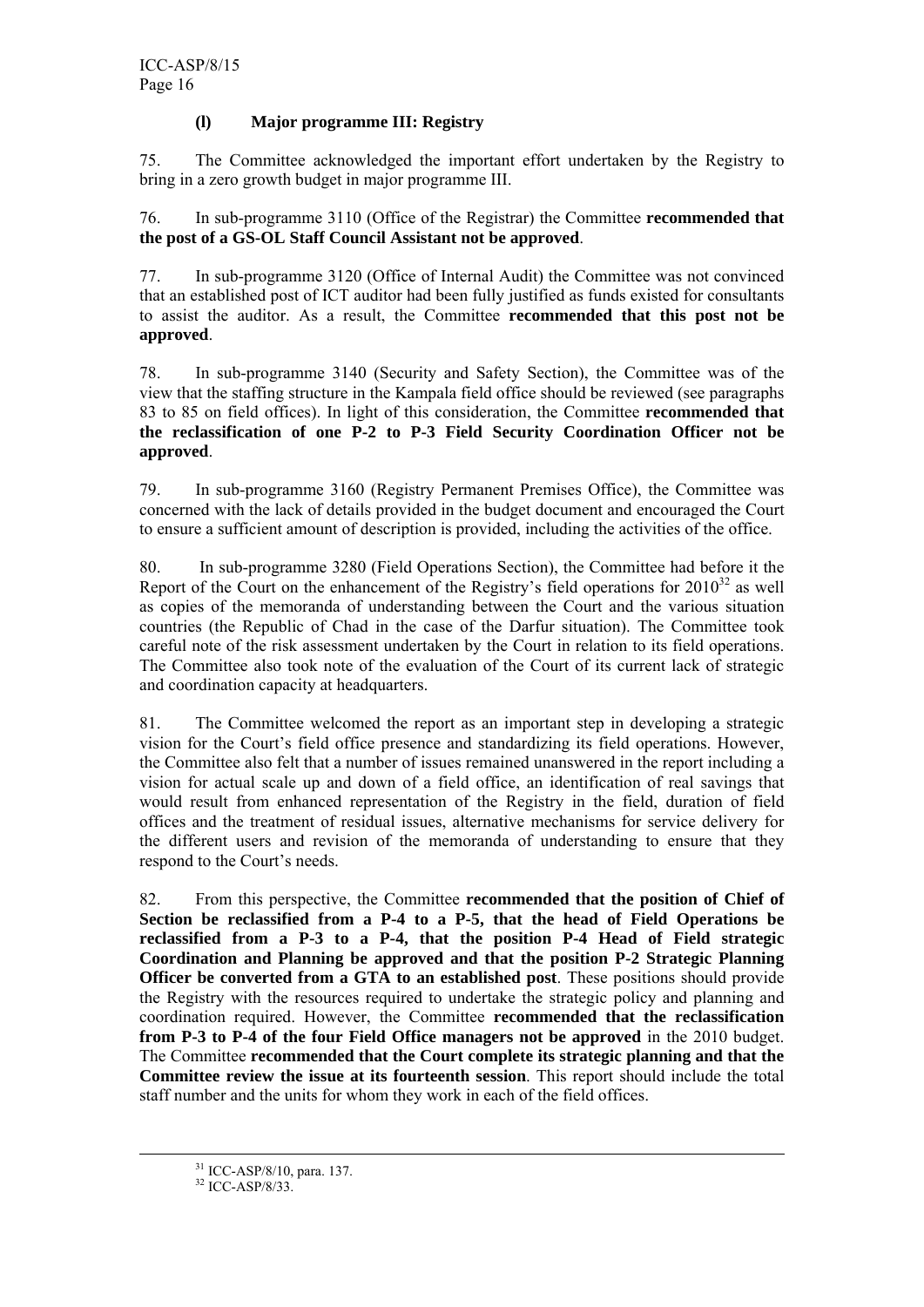83. The Committee also reviewed the current staffing of the Kampala Field office. The Committee was surprised that this office continued to maintain the highest number of staff in any field office<sup>33</sup> given the current level of judicial and prosecutorial activity in the Uganda situation. The Committee therefore **recommended that the strategic review of the field offices focus special attention on this issue**. The Committee was of the view that immediate savings could be obtained in the Kampala Office by decreasing the number of drivers from 5 to 2 and re-deploying the positions to areas of greater priority, by not reclassifying the field security officer from P-2 to P-3 (see sub-programme 3140 above) and by re-deploying the position of P-2 Associate Field Officer of the Victims Participation and Reparations Section from Kampala to the Central African Republic (see comments under sub-programme 3530). Therefore, the Committee **recommended that the request for new 3 GS-OL drivers not be approved but that three positions of GS-OL drivers be re-deployed from the Kampala Field Office to areas of greater need**. The Committee **recommended that each section of the Court that has a field presence in the Kampala Office review the amount of resources that are currently stationed there in light of the current level of activity. The Committee requested that a report on this issue be provided to the Committee at its fourteenth session.**

84. In sub-programme 3210 (Office of the Director (CASD)), the Committee questioned the need for some of the proposed travel and **recommended that the travel budget be reduced by 15 per cent.** 

85. In sub-programme 3220 (Human Resources Section), the Committee did not believe that the reclassification from P-2 to P-3 of the Staffing specialist was justified and **recommended that this reclassification not be approved**. With respect to the conversion of the Human Resources Assistant from a GTA post to a GS-OL, the Committee noted that insufficient justification had been provided and therefore **recommended that this conversion not be approved.** 

86. In sub-programme 3250 (General Services Section), the Committee recalled its comments in paragraphs 51 to 55 above about the importance of developing a procurement, amortization and financing plan for capital investment renewal.

87. In sub-programme 3260 (Information and Communication Technologies Section), the Committee observed that the current staffing levels were already high. The Committee **recommended that the positions of Service Desk Technician and e-Court Technical Assistant not be converted from GTA** to established posts, **as the continuous need for the positions was not sufficiently justified**.

88. In sub-programme 3310 (Office of the Director (DCS)), the Committee **recommended that the post of P-2 Associate Legal Officer not be converted from GTA** to an established post. The Committee observed, in this regard, that it was not certain whether the Court would be faced with three consecutive trials in 2010. The Committee further **recommended that the travel budget be reduced by 5 per cent**.

89. In sub-programme 3320 (Court Management Section), the Committee **recommended that the conversion of two P-2 Court Reporters from GTA to established posts not be approved.**

90. In sub-programme 3330 (Detention Section), the Committee **requested the Court to provide, to its fourteenth session, a written report on the policy relating to medical care and insurance for detainees, exploring alternative options and providing an overview of the budgetary implications.**

 $33$  27 posts out of 104.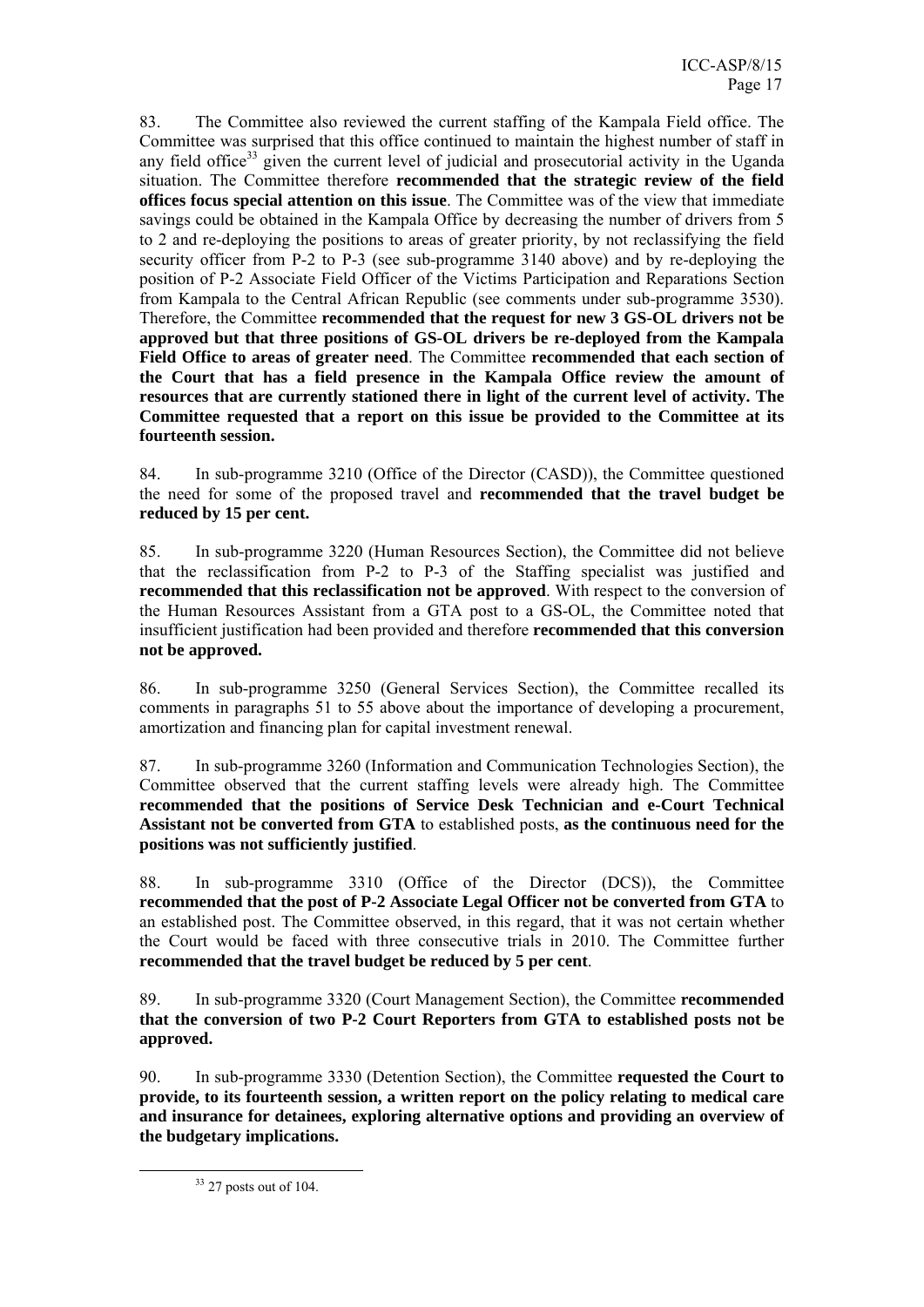91. In sub-programme 3340 (Court Interpretation and Translation Service), the Committee **recommended that the travel budget be accepted as presented**.

92. In sub-programme 3350 (Victims and Witnesses Unit), the Committee **recommended that the post of P-3 Psychologist/Psychological Trauma Expert not be converted from GTA to an established post**. The Committee further **recommended that, in light of the existing staffing level, the post of Administrative Operations Assistant not be approved. The Committee recommended that the travel budget be accepted as presented**.

93. In sub-programme 3400 (Public Information and Documentation Section), the Committee **recommended that the post of P-2 Audiovisual Producer not be converted from GTA** to an established post. The Committee questioned the need to create permanent in-house capacity at this point.

94. In sub-programme 3510 (Office of the Head (DVC)), the Committee **recommended that the travel budget be reduced by 50 per cent** as much of the travel seemed to be associated with meetings outside of the core business of the office. In addition, the Committee **recommended that the provision for consultancy services not be approved**. The Committee observed in this regard that it was the task of the Financial Investigator to analyze legal aid applications.

95. In sub-programme 3520 (Defence Support Section), the Committee **recommended that the travel budget remain as presented.** In light of current trends in expenditure for legal aid for the defence, the Committee **recommended that the budget be reduced by 7 per cent.** 

96. In sub-programme 3530 (Victims Participation and Reparations Section), the Committee had concerns with the proposed 64 per cent increase in the travel budget. The Committee **recommended that the travel budget be reduced by 15 per cent**. As regards the request of the Court for a P-2 Associate Field Officer, the Committee **recommended that this position be re-deployed from the Kampala Office**. The Committee further **recommended that the reclassification from GS-OL to P-1 Case Manager**<sup>34</sup> **not be approved** as the Committee was not convinced with the justification provided. In light of current trends in expenditure for legal aid for victims, the Committee **recommended that the budget be reduced by 15 per cent.** 

97. In sub-programme 3550 (Office of Public Counsel for Victims), the Committee noted the large increase in the travel budget (35.7 per cent). The Committee was not provided with adequate information to justify such an increase. Accordingly, the Committee **recommended that the travel budget be frozen at its 2009 level**.

## **(m) Major programme IV: Secretariat of the Assembly of States Parties**

98. The Committee noted that the use of GTAs in this programme was reasonable given the periodic increase in workload for the Secretariat in relation to sessions of the Assembly and its subsidiary bodies.

<sup>&</sup>lt;sup>34</sup> ICC-ASP/8/10, para. 356. The Court clarified therein that the post of P-1 Case Manager had been renamed as "Documentation and Database Administrator".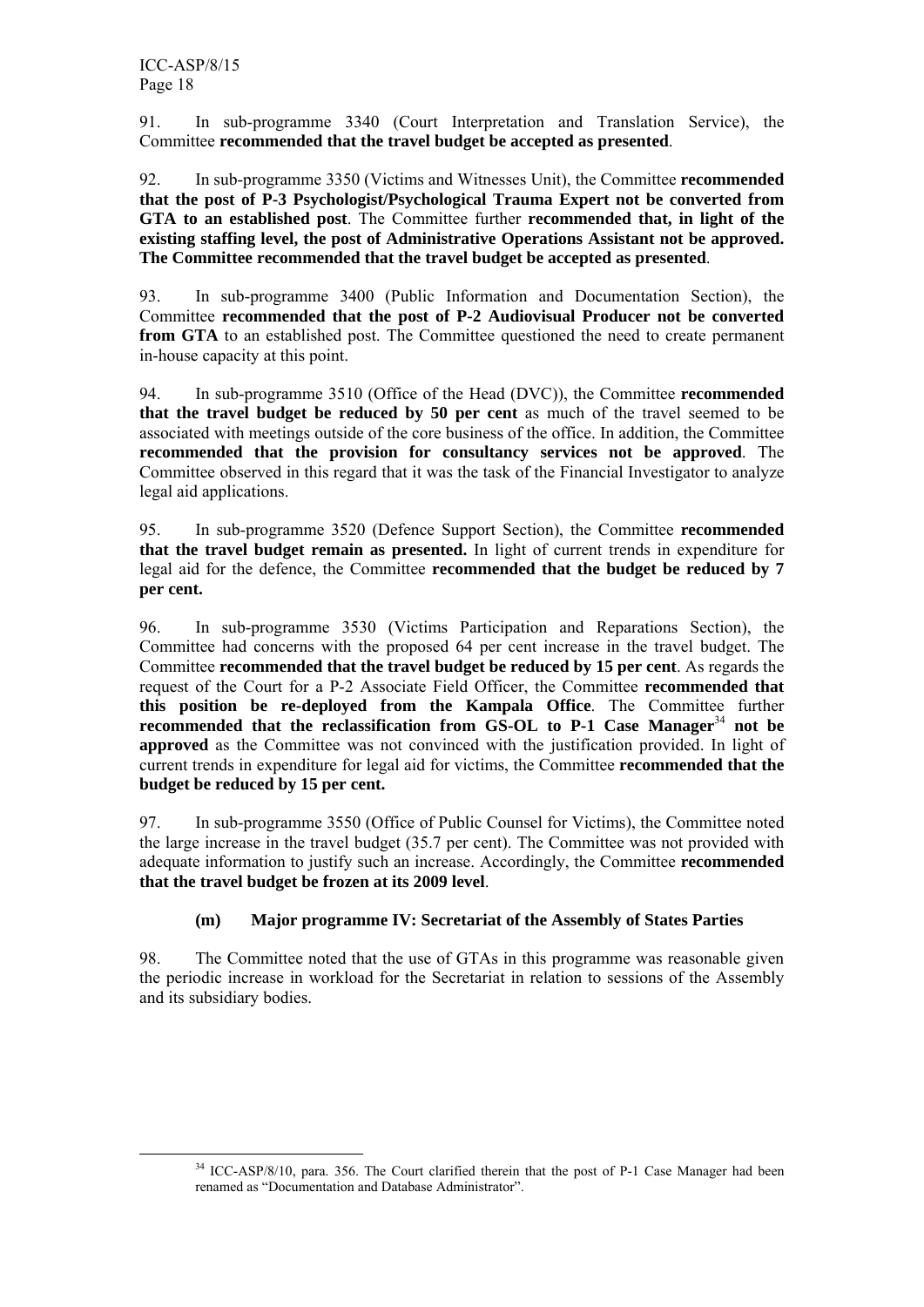99. The Committee recalled resolutions ICC-ASP/7/Res.6 and ICC-ASP/7/Res.7 with respect to translations of decisions, official documents of the Assembly and recommendations and other documents of the Committee.<sup>35</sup> The Committee noted that it would monitor implementation of these resolutions.

100. The Committee was informed that the vacant P-4 position of Conference Services and Protocol Officer was under recruitment.

101. With regard to holding future conferences in venues outside The Hague or New York, the Committee recommended **that the Assembly consider adopting terms and modalities for holding such conferences along the lines of the United Nations General Assembly resolution 47/202 of 22 December 1992**. The terms and modalities should specify the costs to be incurred by the States interested in hosting such events.

## **(n) Major programme VI: Secretariat of the Trust Fund for Victims**

102. The Committee welcomed the substantial reduction in expenditures of the Trust Fund in 2008 against its approved budget for that year. However, the Committee also considered that despite this reduction, the budget submission for 2010 still amounted to a resource growth of 10 per cent.

103. Regarding the scope of donations to the Trust Fund, the Committee noted that the current database was mainly restricted to one geographical area. In this regard, the Committee was informed of the development of fundraising strategies for the Trust Fund, the selection criteria for projects tendered, the monitoring measures for the implementation of the various projects, and the mechanisms to provide accountability to donors.

104. The Committee considered the efforts the Secretariat had undertaken in complying with the strategic planning process of the Court, which included the development of a global strategic plan for a period of three years, together with evaluation mechanisms based on general performance indicators.

105. The Committee emphasized the importance of the recommendation made by the External Auditor with regard to the overhead charges<sup>36</sup> and welcomed the decision of the Secretariat to formulate a mid-term resources mobilization plan in order to allow for an adequate management of the Fund. In this light, the Committee encouraged the Secretariat to continue developing a strategy consisting of clearly defined targets, introducing safeguards for the expenditure of funds, and reference to a completion strategy.

106. The Committee considered the necessity of the transfer of the P-5 Senior Administration/Liaison Officer and **recommended that the post be no longer required once the Executive Director would take office**. The Committee also recommended that one GS-OL Communications Support Assistant not be approved and the two GS-OL Field Assistants not be converted from GTA to established posts.

107. With respect to the travel budget, the Committee **recommended that the budget be reduced by 10 per cent**.

 <sup>35</sup> *Official Records of the Assembly of States Parties to the Rome Statute of the International Criminal Court, Seventh session, The Hague, 14-22 November 2008* (International Criminal Court publication, ICC-ASP/7/20), vol. I, part III.

<sup>36</sup> ICC-ASP/8/16, recommendation 3, paras. 14-15.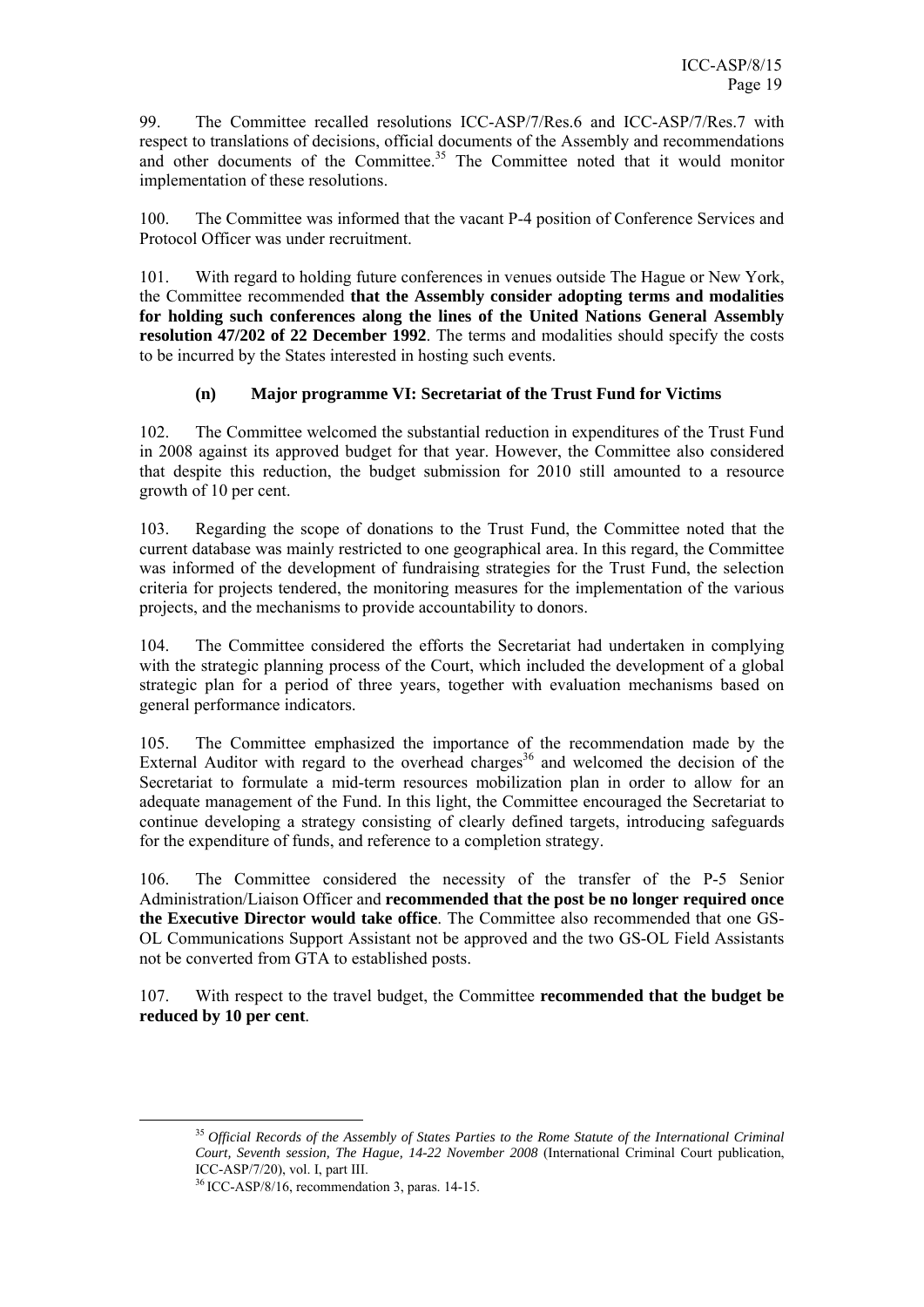#### **(o) Major programme VII: Project Office for the Permanent Premises**

108. In major programme VII, the Committee observed that the payment of interest over the host State loan had been included under "General operating expenses".<sup>37</sup> The Committee recalled that, at its seventh session, the Assembly decided to establish, within the ambit of the annual proposed programme budget, a permanent premises budget for the purpose of payment of the accrued interest and repayment of the host State loan.<sup>38</sup>

109. The Committee **recommended that the Court consider including the payment of interest and the repayment of the loan in an annex to the annual proposed programme budget**. Such approach would allow for States Parties to be assessed differently, depending on whether or not they have opted for the one-time payment scheme.

110. The Committee also **recommended that the Project Office more clearly delineate costs of the office that would be in the budget of major programme VII and costs that would be borne by the host State loan and one-time contributions**.

#### **(p) Estimated income for 2010**

111. The Committee noted that the Court had projected income in 2010 of €8,870 from the Special Court for Sierra Leone<sup>39</sup> and  $\epsilon$ 1 million income from interest.<sup>40</sup>

#### **D. Premises of the Court**

#### **(a) Permanent premises**

112. The Committee had before it the "Second report on the activities of the Oversight Committee"<sup>41</sup> and welcomed the presentation by the Chairperson of the Committee, H.E. Mr. Lyn Parker (United Kingdom of Great Britain and Northern Ireland), in which he provided an update on issues before the Oversight Committee, including the status of negotiations to select an architect.

113. The Chairperson informed the Committee that the project was approximately six months behind schedule, mainly caused by the need to have further clarifications of the cost estimates. However, since the project would benefit from the more thorough cost analysis, the delay was considered defendable. The Project Director indicated that, although the main aim would be to accelerate the project, the costs incurred by the delay so far could be absorbed by the existing budget.

114. The Committee pointed out that the Court was preparing forecasts for the replacement of its capital investment over the medium term, some items of which, such as some ICT and other technical equipment would be purchased close to the date of the completion of the project. The Committee **recommended that the Court commence work on identifying and quantifying the others costs related to the project but not directly related to the construction**, as specified in resolution ICC-ASP/6/Res.1, to ensure that any new capital purchases would be fully compatible with the requirements and technical specifications of the new premises.

<sup>&</sup>lt;sup>37</sup> ICC-ASP/8/10, para. 403.<br><sup>38</sup> Official Records of the Assembly of States Parties to the Rome Statute of the International Criminal *Court, Seventh session, The Hague, 14-22 November 2008* (International Criminal Court publication, ICC-ASP/7/20), vol. I, part III, resolution ICC-ASP/7/Res.1.

 $39$  ICC-ASP/8/10, annex X(a).

<sup>40</sup> Ibid., annex IX.

<sup>41</sup> ICC-ASP/8/34 and Add.1.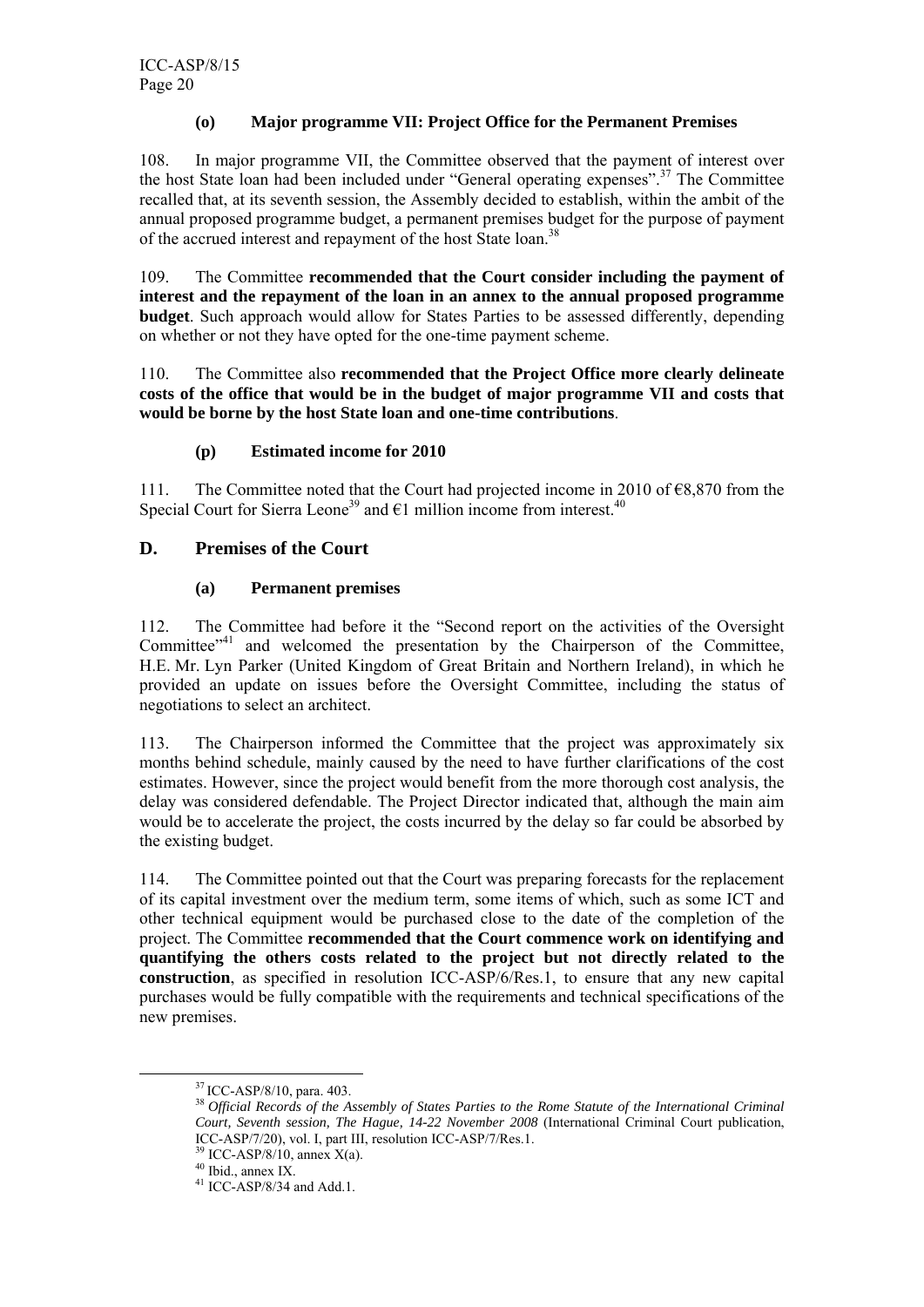115. The Committee expressed concern with the delays that the project was facing and welcomed the intention of the Oversight Committee to examine the financial risks of the project, such as the rent of interim premises over a longer period of time, an additional inflation cost factor and additional consultancy services.

116. The Committee noted that the Oversight Committee had not sought any specific advice from the Committee at this session. Noting the governance structure and the level of oversight that currently exists for the project, the Committee **invited the Oversight Committee to consider what technical, advisory assistance and supervisory role it might require specifically from the Committee as the project advances so that the Committee can ensure that it is well prepared and obtains the necessary documentation.** 

#### **(b) Interim premises**

#### *(i) Secretariat of the Assembly translation teams*

117. As regards the Committee's recommendation from April 2009,<sup>42</sup> the Court indicated that the translation teams of the Secretariat of the Assembly were provided office space at the Haagse Veste 1 building in 2009 and that such an arrangement would continue in 2010. The Committee **expressed its expectation that such arrangement continue until the Secretariat moved to the permanent premises**, so as to avoid budgetary implications for the rental of office space under major programme IV.

## *(ii) Possible additional office space needs of the Court*

118. In addition, the host State's representative recalled that in accordance with its bid the host State would provide office space to the Court free of rental charge until June 2012. He further explained that, should the Court require any additional office space after June 2012, the costs would be borne by the Court. In this connection, he pointed out that the lead time for the provision of additional office space is between one and one and a half years.

## *(iii) Return of interim premises to owners*

119. As regards the capital investment, the Court indicated that the agreement with the host State provides that it is the responsibility of the host State to bring back the two buildings into the "original state" once the Court moves into the permanent premises. The representative of the host State confirmed that the costs would be borne by the host State and indicated in this regard that "original state" referred to the condition of the building at the time that it was made available for usage by the Court. In the case of the Haagseveste 1 building, any additional changes introduced thereafter would have to be reversed by the Court.

## **E. Independent oversight mechanism**

120. The Committee considered the Report of the Bureau on the establishment of an independent oversight mechanism.<sup>43</sup>

121. Bearing in mind that the decision to establish the mechanism was under consideration by the Assembly, the Committee was of the view that the option of relying on the assistance from the United Nations Office of Internal Oversight  $(OIOS)^{44}$  was the most convenient as it would allow the Court to benefit from the experience of that office and progressively build-up its own capacity. Although in its set-up phase, the mechanism foreseen in the Bureau's report

 <sup>42</sup> ICC-ASP/8/5, para. 106.

<sup>43</sup> ICC-ASP/8/2, Add. 1 and 2.

<sup>44</sup> Ibid., Add.2, para. 11.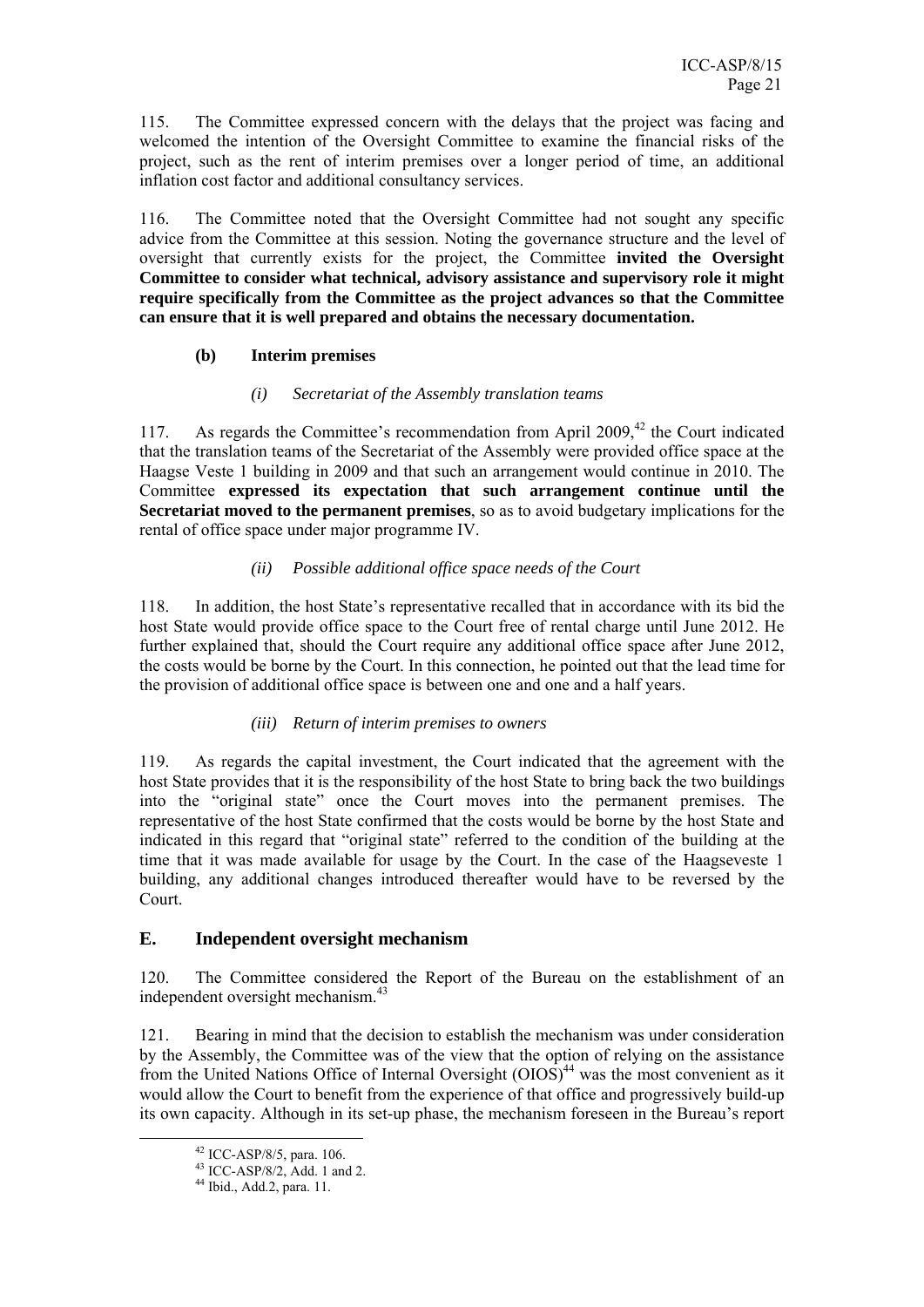ICC-ASP/8/15 Page 22

envisages the secondment of a P-5 staff member from OIOS, subsequently the staff would be composed by a P-4 and a P-2, with the P-2 to be recruited in the course of  $2010^{45}$  The Committee **requested the Court to submit to the eighth session of the Assembly the draft amendments to the Rules of Procedure and Evidence and to the Regulations of the Court, as well as report on the draft memorandum of understanding to be negotiated with the United Nations, and an updated costing in euros, so that the mechanism could, once approved by the Assembly, be set up in 2010**. 46 The Committee encouraged the Court to reduce the costs of servicing the new mechanism by pooling resources, such as support staff and infrastructure for securing documents or evidence, with other units, in particular the Office of Internal Audit.

## **F. Legal aid**

## **(a) Legal aid (defence)**

122. The Committee had before it the document entitled "Report of the Court on legal aid: alternative models for assessment of indigence"<sup>47</sup> and heard a presentation by the facilitator of The Hague Working Group for the issue of legal aid in relation to the defence, Ms. Marie-Charlotte McKenna (Australia).

123. While welcoming the information provided by the Court and the facilitator, the Committee observed that consultations within The Hague Working Group on the report, in particular on the recommendations contained therein, were continuing and that the Report of the Bureau on the issue would be finalized in the coming weeks.

124. Reiterating its advice from paragraph 53 of the report of its eleventh session<sup>48</sup>, the Committee noted that legal aid is one of several areas "where there were significant pressures on the budget". The Committee **recommended that the Court provide an update on legal aid at its fourteenth session, including any reports that may be requested by the Assembly.**

## **(b) Legal aid (victims)**

125. The Committee had before it the document entitled "Report of the Court on legal aid: Legal and financial aspects for funding victims' representation before the Court<sup>149</sup> and heard a presentation by the facilitator of The Hague Working Group for the issue of legal aid for victims, Ms. Yolande Dwarika (South Africa). The facilitator indicated that the Working Group was continuing its consideration of the issue, inter alia, on the basis of the recommendations made by the Committee at its twelfth session in April 2009. While noting that the Court had not yet gone through a full cycle of proceedings, including the reparations stage where victims would play a leading role, the facilitator observed that the information provided thus far did not allow for a full comparison between the Office of Public Counsel for Victims (OPCV) and external counsel costings.

126. While welcoming the report, the Committee noted several concerns. Specifically, the Committee observed that the scenarios showing the possible budgetary impact of victims' representatives for a full cycle of a case did not specify the number of months against which the costs were calculated for each scenario. The Committee was informed that the cost of

 <sup>45</sup> Ibid., Add.2, paras. 6-7 and 12.

<sup>46</sup> Ibid., Add.2, paras. 12-13, annexes II and III.

<sup>47</sup> ICC-ASP/8/24.

<sup>48</sup>*Official Records of the Assembly of States Parties to the Rome Statute of the International Criminal Court, Seventh session, The Hague, 14-22 November 2008* (International Criminal Court publication, ICC-ASP/7/20), vol. II, part B.2, para. 53.

<sup>49</sup> ICC-ASP/8/25.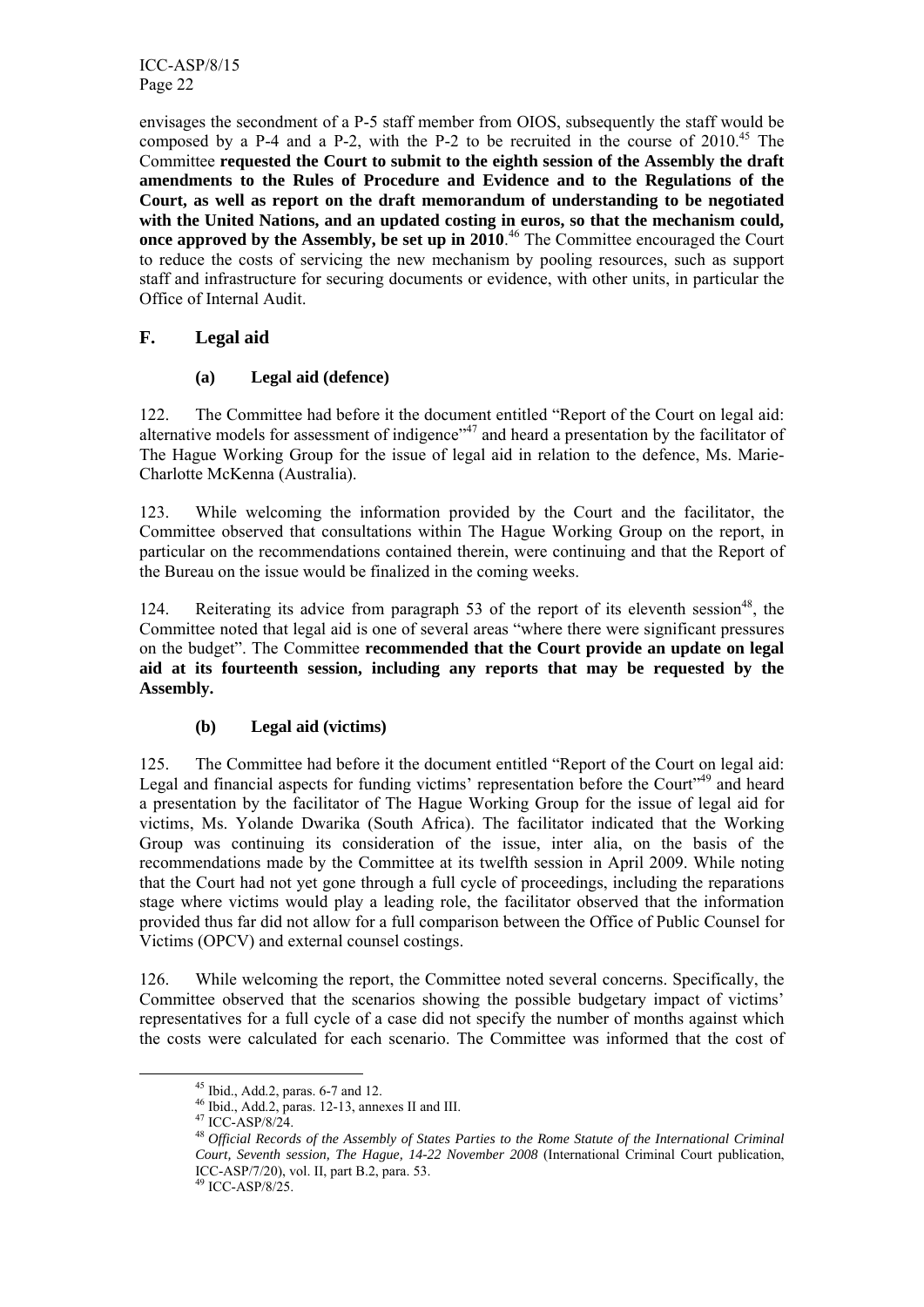using the OPCV exclusively was based on a 12 month period while the costs for using external counsel were based on a 26 month cycle. It was also noted that the administrative costs of the OPCV as contained in the budget document did not figure as part of the costs in the table. The Committee observed that, in the absence of a common baseline for the calculation, the figures provided in annex II were highly unreliable and could lead an unwary reader to conclude that choosing the OPCV was automatically the most economical option without proper justification. The Committee **recommended that the Court revise the annex and the report once it will have established common parameters for comparison and that it report back to Committee at its fourteenth session.**

## **G. Family visits**

127. The Committee recalled the comments made on the item at its twelfth session<sup>50</sup> and noted that the matter was the subject of consideration by the Bureau via The Hague Working Group. Furthermore, it noted that the Registrar had indicated that the funds approved for family visits in the 2009 budget were sufficient for her to meet the expected trips authorized by the Assembly. The level of funds requested for the same purpose in the proposed 2010 budget, amounted to  $€81,500.^{51}$ 

## **H. Liaison office at the African Union Headquarters**

128. The Committee had before it the Report of the Court on the establishment of an office for the International Criminal Court at the African Union Headquarters in Addis Ababa $52$  and an informal summary of the meeting of the New York Working Group held on 7 May 2009. Following the request of the Assembly that "the Court consider the desirability and feasibility of establishing, at African Union Headquarters in Addis Ababa, a small representation common to all parts of the Court, and requests the Registrar to report to the Assembly of States Parties on this question, including its budgetary implications, drawing upon experiences and lessons learned from existing offices of the Court in New York and in the field"53, the Court had undertaken a mission to Addis Ababa. On the basis of the mission, the report of the Court concluded that establishing a liaison office would be desirable and feasible.

129. While welcoming the report, the Committee noted that a number of other questions could also be addressed to allow the Assembly to take as informed decision as possible. For example, the Committee noted that the report did not address the issue of likely duration of the office, alternate mechanisms for achieving the same goals, a cost/benefit analysis of the different options (such as more timely visits of senior officials of the Court or the Assembly), the timing for opening such an office and its accreditation, and the general strategy for the Court to engage regional organizations.

130. With respect to the proposed budget, the Committee **recommended that, in case the Assembly decides to establish the liaison office, the resources should not exceed those of the New York Liaison Office** and hence should be staffed at a P-5 level and not contain an additional P-3.

 <sup>50</sup> ICC-ASP/8/5, paras. 86-97.

<sup>51</sup> ICC-ASP/8/9, para. 9.

<sup>&</sup>lt;sup>52</sup> ICC-ASP/8/35.

 $53$  Ibid, para. 1.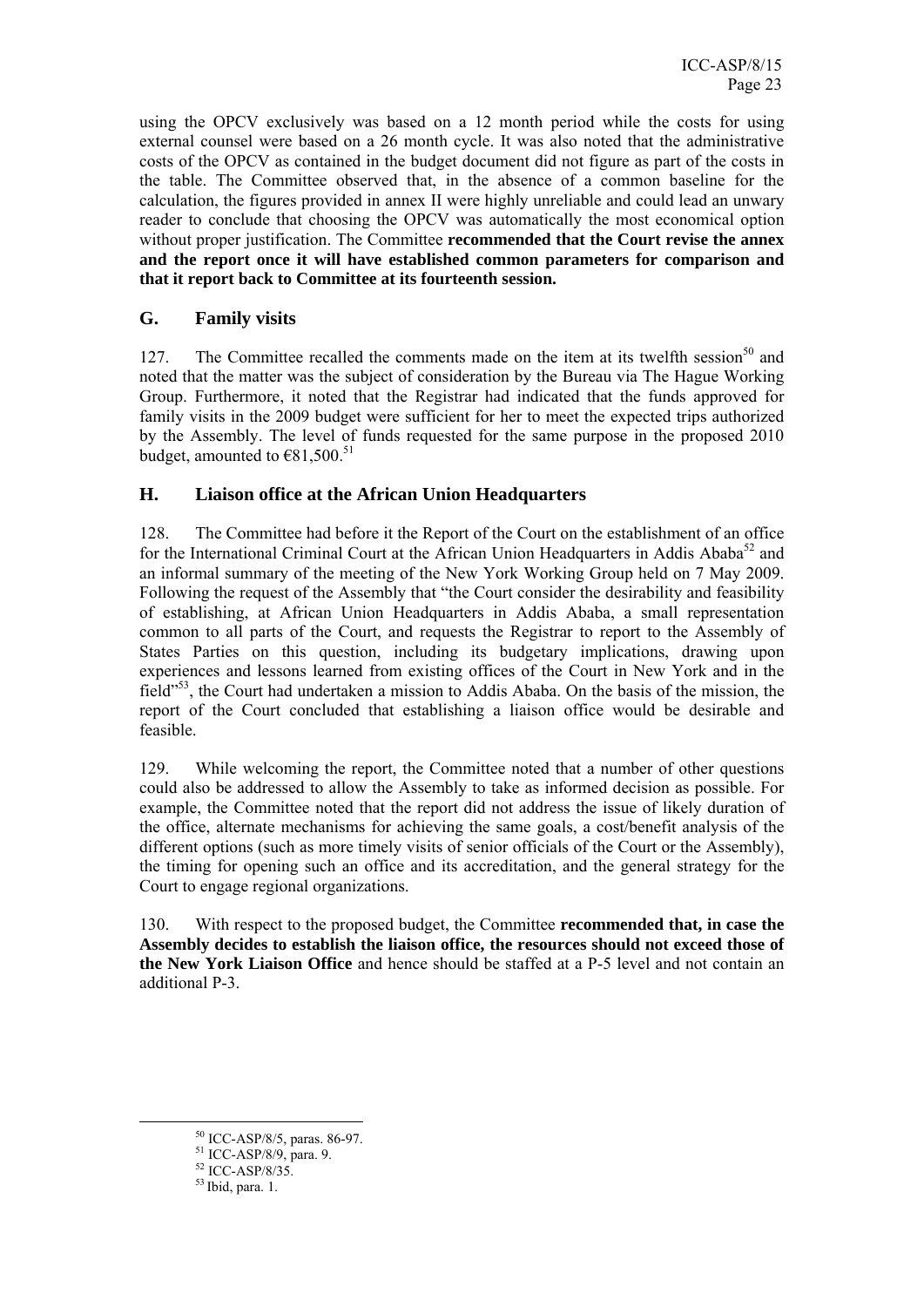## **I. Contingency Fund**

## **1. Use of the Contingency Fund in 2009**

131. The Committee was informed by letters from the Registrar dated 6 May 2009 and 6 July 2009 that the Court would access the Contingency Fund in the amount of  $\epsilon$ 610,000 to finance supplemental activity following the surrender of Mr. Abu Garda. The Committee concurred that the surrender of Mr. Abu Garda was an unforeseen event within the meaning of the Financial Regulations and Rules. The Court advised the Committee that it would make every effort to absorb the extra costs in the regular budget before accessing the Contingency Fund.

132. The Court noted that, given the current forecast of expenditure for the regular budget it foresaw accessing the Working Capital Fund to cover the expected gap between assessed contributions and actual expenditure as provided for in resolution ICC-ASP/7/Res.4. In light of this, the Court enquired whether it should access the Contingency Fund directly.

133. As a first step, the Committee was of the view that the Court should make all efforts to reduce spending and find savings in order to decrease the gap between assessed contributions (of  $\epsilon$ 96 million) and the approved budget (of  $\epsilon$ 101,229,900). Only after having made such efforts, the Committee **recommended that the Court absorb the additional costs within the approved budget level**. This would imply that the Court should use the funds from the Working Capital Fund up to the authorized amount and only then access the Contingency Fund.

134. The Committee recalled that the existence of a Contingency Fund did not relieve the Court of its responsibility to properly plan its activities.

## **2. Replenishment of the Contingency Fund**

135. In its eleventh report, the Committee had recommended that the Assembly consider three options to replenish the Contingency Fund. Under the first option, the Assembly could replenish the Fund from time to time as was necessary. Under the second option, the Fund would be replenished automatically by an amendment to the last sentence of regulation 6.6 of the Financial Regulations and Rules. Under the third option, the Assembly could decide to no longer hold funds in a Contingency Fund and instead continue to provide the commitment authority provided for in regulation 6.7 of the Financial Regulations and Rules with a new provision to charge the costs to States Parties at the end of the financial period.<sup>54</sup>

136. By letter dated 18 August 2009, the facilitator of The Hague Working Group, H.E. Mr. Călin Fabian (Romania) requested that the Committee also consider the option of merging the Working Capital Fund with the Contingency Fund.

137. The Committee observed that the Contingency Fund was currently well capitalized and had not yet been accessed by the Court. The Committee was of the view that further experience would be required on the functioning of the Working Capital Fund and the Contingency Fund, including their capacity to address the risks for which they were created, before a decision on merger could be considered.

 <sup>54</sup> *Official Records of the Assembly of States Parties to the Rome Statute of the International Criminal Court, Seventh session, The Hague, 14-22 November 2008* (International Criminal Court publication, ICC-ASP/7/20), vol. II, part B.2, paras. 137-141.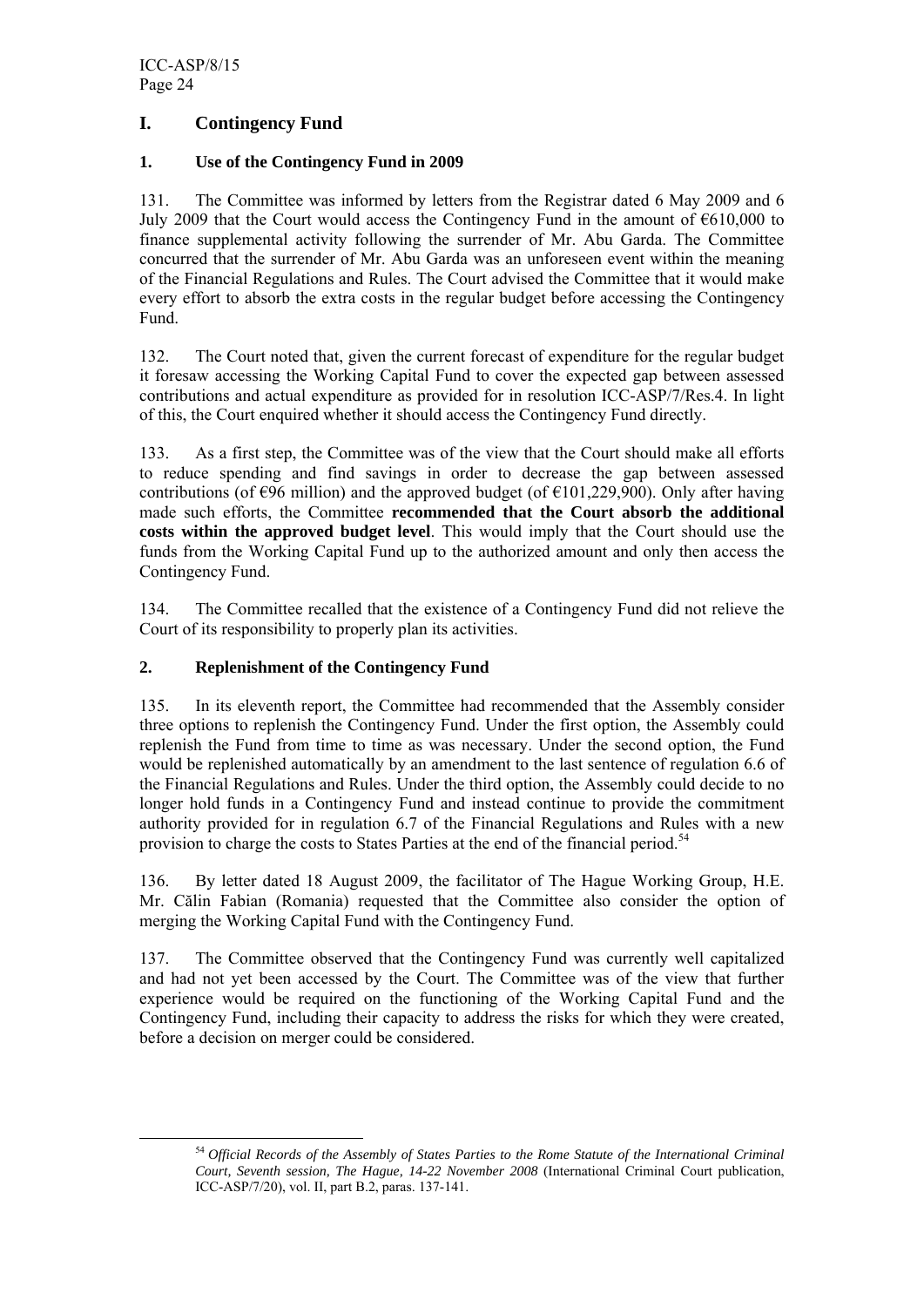138. In reviewing options 1 and 2, the Committee did not believe that the Contingency Fund should necessarily be replenished to its current level automatically as there was no clear experience that suggested that the actual amount  $(E10 \text{ million})$  was the absolute minimum required for prudent risk management. However the Committee was also of the view that a reasonable level of the Fund could be fixed at  $\epsilon$ 7 million, taking into account the estimates about the possible impact of events to be covered by the Fund (opening of new situations, parallel trials, extra session of the Assembly). Bearing this in mind, the Committee felt that replenishment of the Fund would not be needed as long as the Contingency Fund did not decrease below €7 million by the end of each year. The Committee **requested the Court to prepare draft amendments to the Financial Regulations and Rules which may be necessary**.

139. Therefore the Committee **recommended that if the Contingency Fund should decrease below €7 million by the end of the year, then the Assembly should decide on its replenishment, including using the interest generated by the Contingency Fund each year**.

140. The Committee also **recommended that the Assembly keep the proposed threshold under review in light of further experience**.

## **J. Investment of the Court's liquid funds**

141. The Court updated the Committee on the status of its liquid funds. As of July 2009, cash holding amounted to  $\epsilon$ 78 million of which  $\epsilon$ 73 million, or 93 per cent, were placed with a single bank. To spread the risk, the Court was currently developing relationships with further suitable banks.

142. The Committee noted with concern the continuing level of risk concentration. Recalling its observations made at the twelfth session,<sup>55</sup> the Committee **recommended that the Court now move towards effective risk diversification** and noted that it would review progress as its fourteenth session.

## **K. Other matters**

## **1. Future meetings**

143. The Committee decided, tentatively, to hold its fourteenth session in The Hague, from 19 to 23 April 2010, and its fifteenth session from 23 to 31 August 2010 in The Hague.

## **2. Timeliness of documentation**

144. The Committee welcomed the significant improvement in the preparation of the documentation submitted for its consideration at the thirteenth session and requested the Secretariat and the Court's organs to continue to consult on how to further enhance the submission, translation and issuance of documentation so that the Committee receives the working language versions at least three weeks prior to the beginning of its sessions.

 <sup>55</sup> ICC-ASP/8/5, paras. 32-36.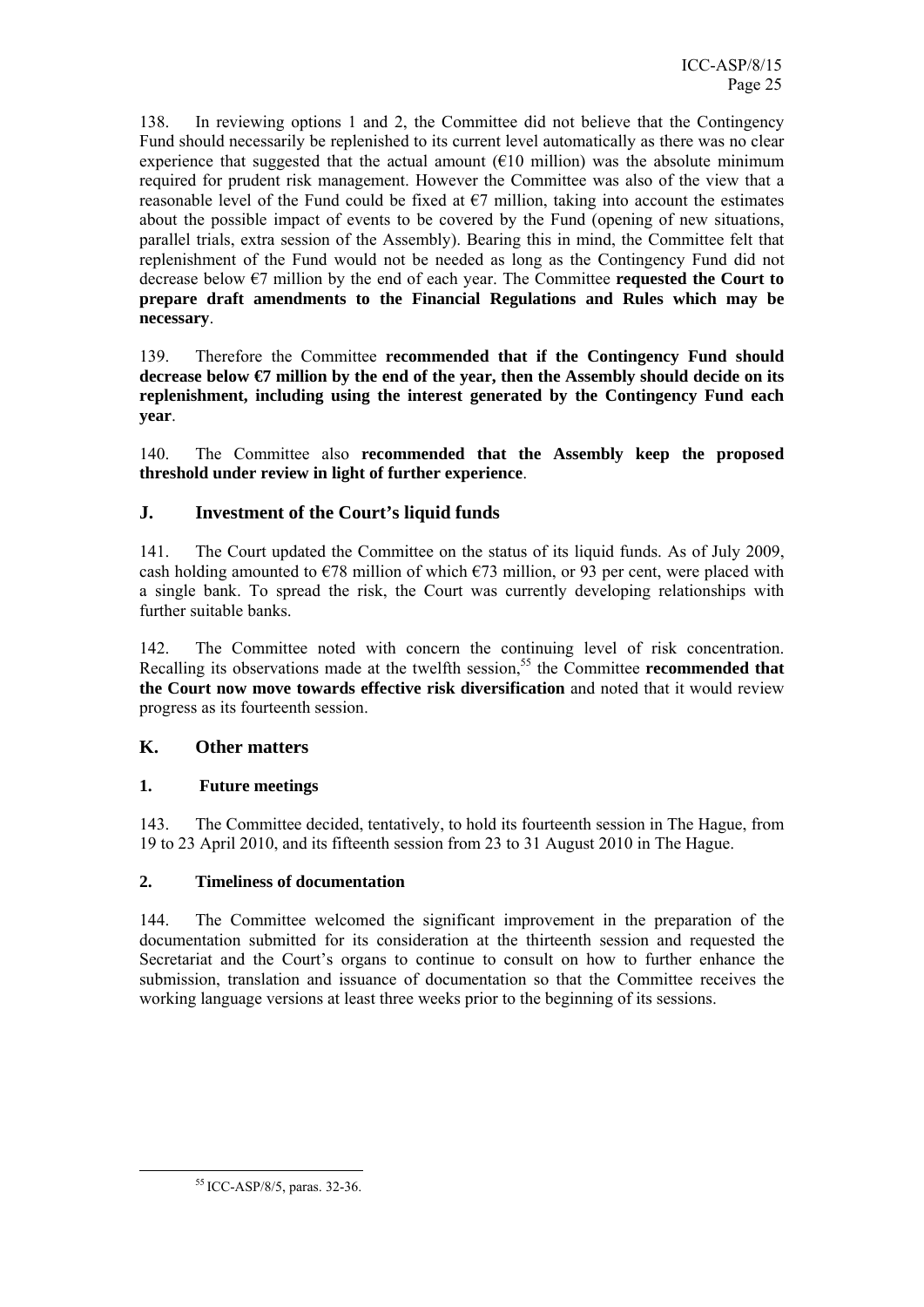## **Annex I**

## **List of documents**

## **Committee on Budget and Finance**

| ICC-ASP/8/CBF.2/L.1       | Provisional agenda                                                                                                                                               |
|---------------------------|------------------------------------------------------------------------------------------------------------------------------------------------------------------|
| ICC-ASP/8/CBF.2/L.2/Rev.1 | Annotated list of items included in the provisional agenda                                                                                                       |
| ICC-ASP/8/CBF.2/1         | Report of the Court on the implications of implementation of<br>the International Public Sector Accounting Standards                                             |
| $ICC-ASP/8/CBF.2/2$       | Report of the Court on capital investment replacements                                                                                                           |
| $ICC-ASP/8/CBF.2/3$       | Report of the Office of Internal Audit                                                                                                                           |
| ICC-ASP/8/CBF.2/4         | Report of the Court on the options for replenishment of the<br>Contingency Fund                                                                                  |
| ICC-ASP/8/CBF.2/5         | Report of the Presidency on the revised staffing structure of<br>Chambers                                                                                        |
| ICC-ASP/8/CBF.2/6         | Second status report on the Court's investigations into<br>efficiency measures                                                                                   |
| ICC-ASP/8/CBF.2/7         | Report of the Court on the new composition of the Appeals<br>Division and the excusal of judges                                                                  |
| ICC-ASP/8/CBF.2/8         | Report of the Court on legal aid: Alternative models for<br>assessment of indigence                                                                              |
| $ICC-ASP/8/CBF.2/9$       | Report of the Court on its salary framework                                                                                                                      |
| ICC-ASP/8/CBF.2/10        | Report of the Court on the enhancement of the Registry's<br>field operations for 2010                                                                            |
| $ICC-ASP/8/CBF.2/11$      | Second report on the activities of the Oversight Committee                                                                                                       |
| ICC-ASP/8/CBF.2/11/Add.1  | Second report on the activities of the Oversight Committee -<br>Addendum                                                                                         |
| ICC-ASP/8/CBF.2/11/Corr.1 | Second report on the activities of the Oversight Committee -<br>Corrigendum                                                                                      |
| ICC-ASP/8/CBF.2/12        | Report of the Court on the establishment of an office for the<br>Criminal Court<br>International<br>at<br>the<br>African<br>Union<br>Headquarters in Addis Ababa |
| $ICC-ASP/8/CBF.2/13$      | Report of the Court on legal aid: Legal and financial aspects<br>of funding victims' legal representation before the Court                                       |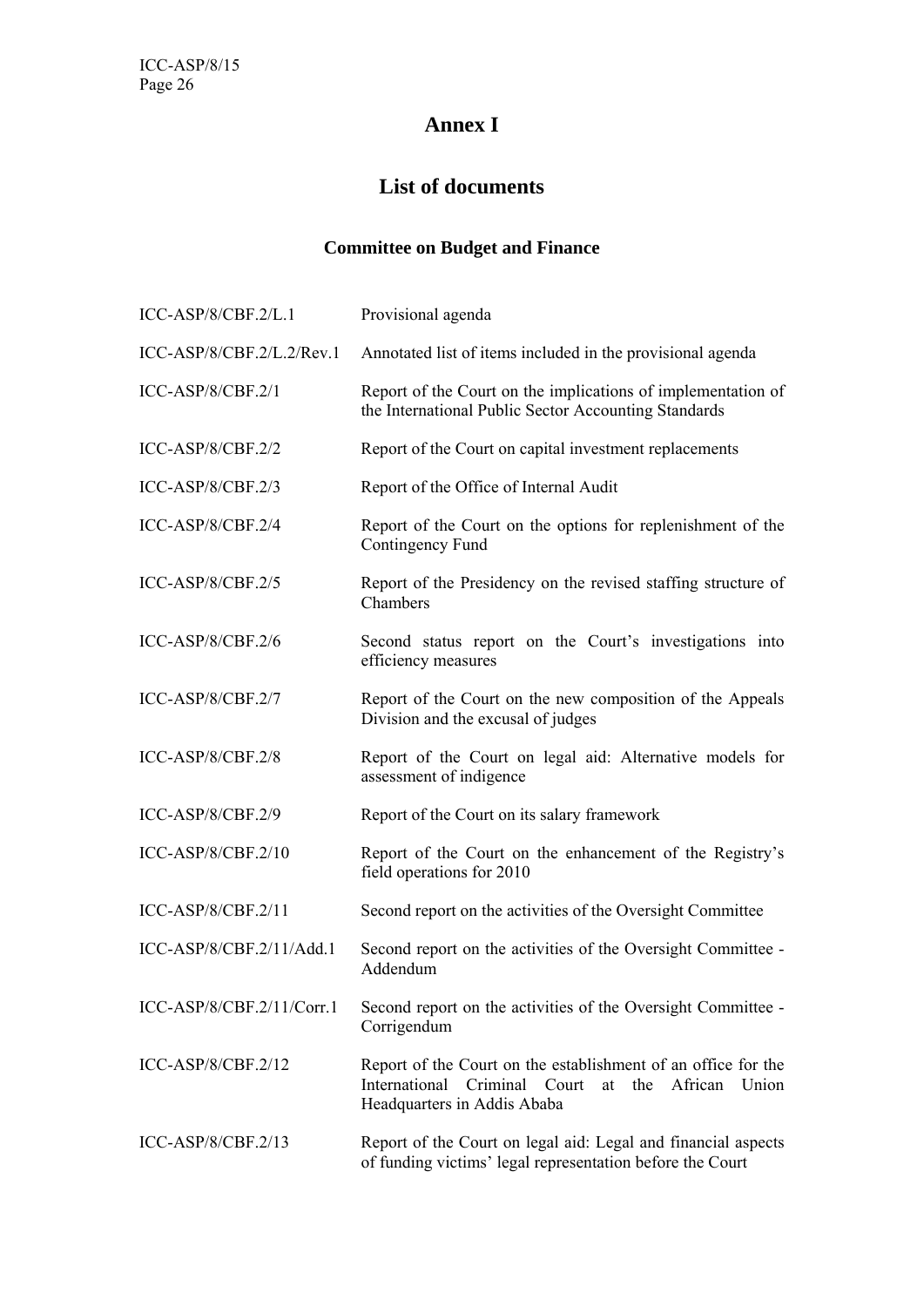| $ICC-ASP/8/CBF.2/14$ | Report of the Court on the job evaluation study of established<br>posts - review of previously classified positions at the<br>Professional level                                                 |
|----------------------|--------------------------------------------------------------------------------------------------------------------------------------------------------------------------------------------------|
| $ICC-ASP/8/2$        | Report of the Bureau on the establishment of an independent<br>oversight mechanism                                                                                                               |
| $ICC-ASP/8/2/Add.1$  | Report of the Bureau on the establishment of an independent<br>oversight mechanism - Addendum                                                                                                    |
| $ICC-ASP/8/2/Add.2$  | Report of the Bureau on the establishment of an independent<br>oversight mechanism - Addendum                                                                                                    |
| $ICC-ASP/8/3$        | Interim report of the Court on legal aid: Legal and financial<br>aspects for funding victims' legal representation before the<br>Court                                                           |
| $ICC-ASP/8/4$        | Interim report of the Court on legal aid: Alternative models<br>for assessment of indigence                                                                                                      |
| $ICC-ASP/8/5$        | Report of the Committee on Budget and Finance on the work<br>of its twelfth session                                                                                                              |
| $ICC-ASP/8/9$        | Report of the Court on the financial aspects of enforcing the<br>Court's obligation to fund family visits to indigent detained<br>persons                                                        |
| $ICC-ASP/8/10$       | Proposed Programme Budget for 2010 of the International<br>Criminal Court                                                                                                                        |
| $ICC-ASP/8/14$       | Financial statements for the period 1 January to 31 December<br>2008                                                                                                                             |
| $ICC-ASP/8/16$       | Trust Fund for Victims financial statements for the period<br>1 January to 31 December 2008                                                                                                      |
| $ICC-ASP/8/17$       | Report on budget performance of the International Criminal<br>Court as at 30 June 2009                                                                                                           |
| $ICC-ASP/8/18$       | Report to the Assembly of States Parties on the activities and<br>projects of the Board of Directors of the Trust Fund for<br>Victims for the period 1 July 2008 to 30 June 2009                 |
| $ICC-ASP/8/18/Add.1$ | Report to the Assembly of States Parties on the activities and<br>projects of the Board of Directors of the Trust Fund for<br>Victims for the period 1 July 2008 to 30 June $2009 -$<br>Addendum |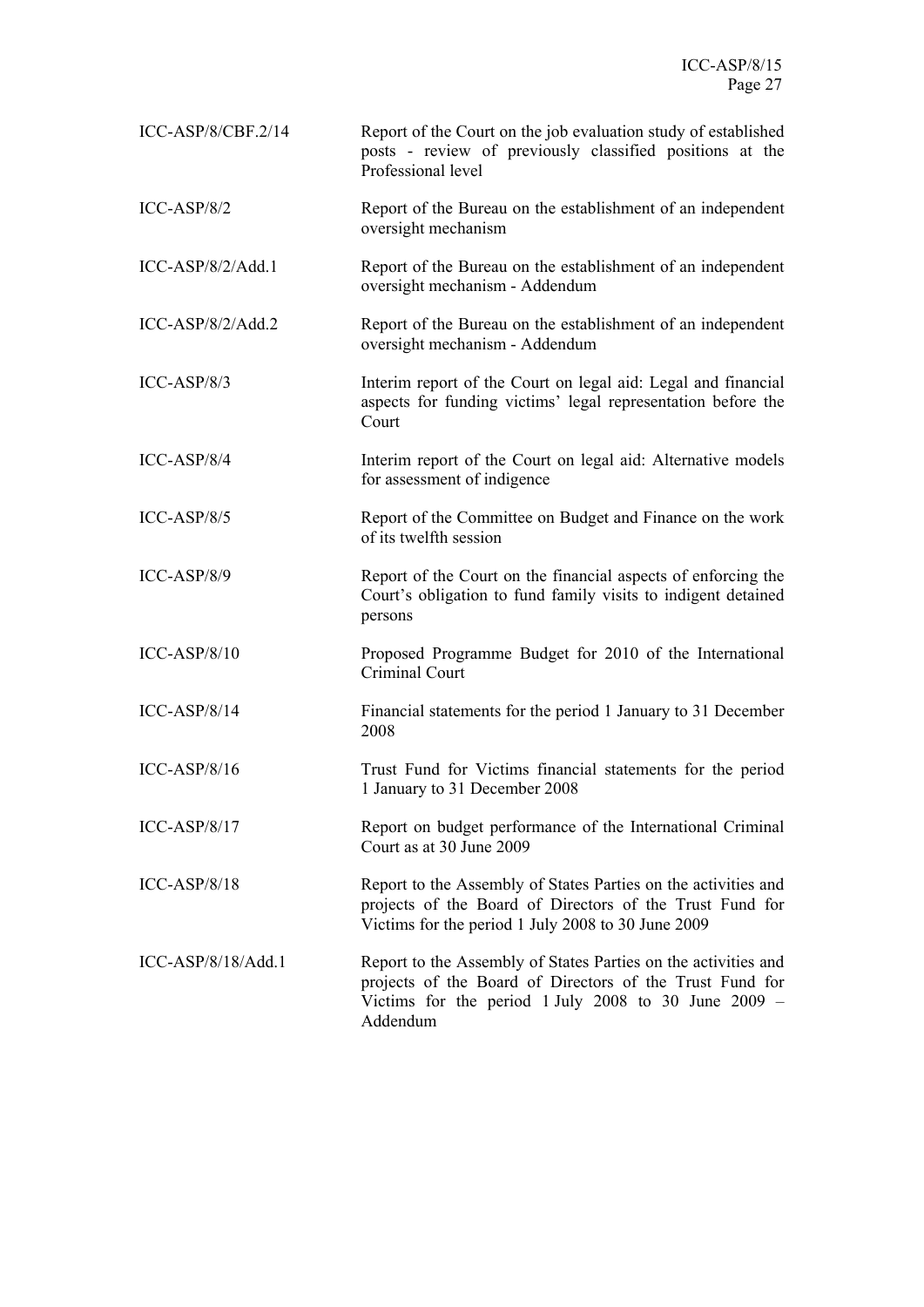## **Annex II**

## **Prior Year Prior Year Prior Year 1 2009 2009 2009 1 2009** States Parties | Assessed Receipts Outstanding | Assessed Contributions | Outstanding | Outstanding  **Contributions Contributions Contributions Received Contributions Contributions**  1 Afghanistan | 11,413 10,217 1,196 1,433 - 1,433 2,629 2 Albania | 39,123 39,123 - 8,595 9,057 (462) (462) 3 Andorra 46,458 46,458 - 11,460 12,084 (624) (624) 4 Antigua and Barbuda | 19,372 19,372 - 2,865 3,021 (156) (156) 5 Argentina 5,487,118 5,487,118 - 465,575 640,668 (175,093) (175,093) 6 Australia 12,770,962 12,770,962 - 2,559,947 2,699,235 (139,288) (139,288) 7 Austria | 6,705,888 6,705,888 - 1,270,662 1,339,798 (69,136) (69,136) 8 Barbados | 70,777 70,777 - 12,893 13,594 (701) (701) 9 Belgium | 8,309,292 8,309,292 - | 1,578,658 1,664,552 | (85,894) (85,894) 10 Belize 1 7,645 7,645 - 1,433 808 625 625 11 Benin | 12,343 12,343 - 1,433 6,647 (5,214) (5,214) 12 Bolivia | 59,350 53,354 5,996 8,595 - 8,595 14,591 13 Bosnia & Herzegovina | 32,402 32,402 - 8,595 9,063 (467) (467) 14 Botswana | 96,413 96,413 - 20,056 21,146 (1,090) (1,090) 15 Brazil 10,225,653 10,225,653 0 1,254,904 1,252,110 2,794 2,795 16 Bulgaria | 136,354 136,354 - 28,651 30,209 (1,558) (1,558) 17 Burkina Faso | 12,958 12,958 - 2,865 1,766 1,099 1,099 1,099 18 Burundi | 6,022 1,835 4,187 1,433 - 1,433 5,620 19 Cambodia | 12,343 12,343 - 1,433 1,511 (78) (78) 20 Canada | 21,837,322 21,837,322 - | 4,264,669 4,496,713 (232,044) (232,044) 21 Central African<br>Republic Republic | 7,645 2,670 4,975 1,433 - 1,433 6,408 22 Chad 1 2,949 236 2,713 1,433 - 1,433 4,146 23 Colombia 1,047,810 1,047,810 - 150,417 108,589 41,828 41,828 24 Comoros | 3,215 312 2,903 1,433 - 1,433 4,336 25 Congo ( 6,388 5,850 538 1,433 - 1,433 1,971 26 Cook Islands 1,769 - 336 - 336 1,433 - 1,433 1,769 27 Costa Rica 229,096 229,096 - 45,841 33,357 12,484 12,484 28 Croatia 322,465 322,465 - 71,627 75,522 (3,895) (3,895) 29 Cyprus 312,315 312,315 - 63,032 66,463 (3,431) (3,431) 30 Democratic Republic of the Congo 23,556 23,556 - 4,298 2,729 1,569 1,569

31 Denmark | 5,571,797 5,571,797 - 1,058,646 1,116,250 (57,604) (57,604) 32 Djibouti **1** 7,449 4,952 2,497 1,433 - 1,433 3,930 33 Dominica | 7,645 5,480 2,165 1,433 - 1,433 3,598

## **Status of contributions as at 20 August 2009**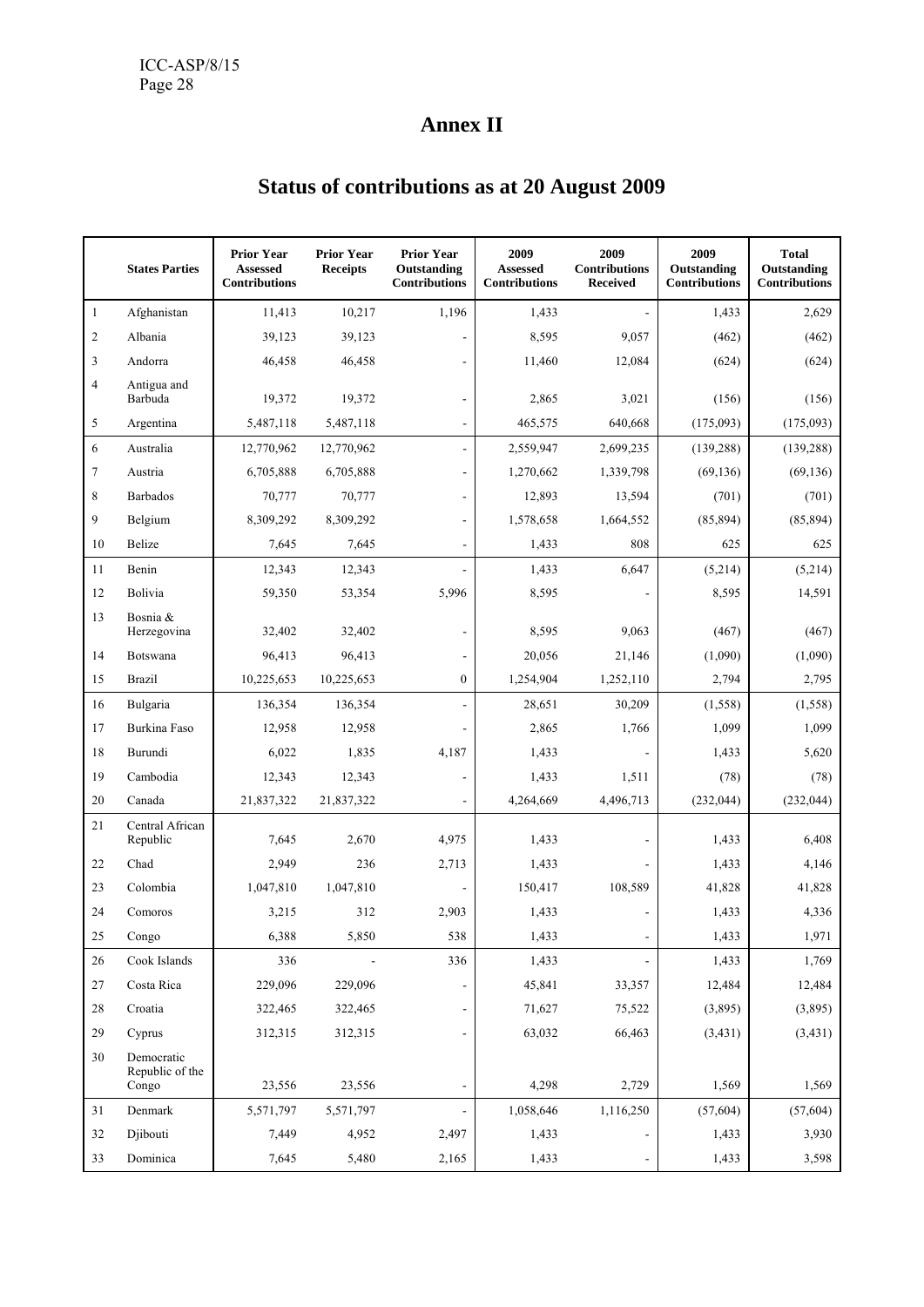## ICC-ASP/8/15 Page 29

|        | <b>States Parties</b> | <b>Prior Year</b><br>Assessed<br><b>Contributions</b> | <b>Prior Year</b><br><b>Receipts</b> | <b>Prior Year</b><br>Outstanding<br><b>Contributions</b> | 2009<br>Assessed<br><b>Contributions</b> | 2009<br><b>Contributions</b><br><b>Received</b> | 2009<br>Outstanding<br><b>Contributions</b> | <b>Total</b><br>Outstanding<br><b>Contributions</b> |
|--------|-----------------------|-------------------------------------------------------|--------------------------------------|----------------------------------------------------------|------------------------------------------|-------------------------------------------------|---------------------------------------------|-----------------------------------------------------|
| 34     | Dominican<br>Republic | 146,903                                               | 84,709                               | 62,194                                                   | 34,381                                   |                                                 | 34,381                                      | 96,575                                              |
| 35     | Ecuador               | 154,877                                               | 154,877                              |                                                          | 30,083                                   | 7,271                                           | 22,812                                      | 22,812                                              |
| 36     | Estonia               | 102,311                                               | 102,311                              |                                                          | 22,921                                   | 24,167                                          | (1,246)                                     | (1,246)                                             |
| 37     | Fiji                  | 27,636                                                | 22,372                               | 5,264                                                    | 4,298                                    |                                                 | 4,298                                       | 9,562                                               |
| 38     | Finland               | 4,160,519                                             | 4,160,519                            |                                                          | 807,952                                  | 851,914                                         | (43,962)                                    | (43,962)                                            |
| 39     | France                | 47,181,285                                            | 47, 181, 285                         |                                                          | 9,026,429                                | 7,559,682                                       | 1,466,747                                   | 1,466,747                                           |
| 40     | Gabon                 | 68,953                                                | 48,972                               | 19,981                                                   | 11,460                                   |                                                 | 11,460                                      | 31,441                                              |
| 41     | Gambia                | 7,645                                                 | 7,645                                |                                                          | 1,433                                    | 354                                             | 1,079                                       | 1,079                                               |
| 42     | Georgia               | 21,275                                                | 21,275                               |                                                          | 4,298                                    | 4,532                                           | (234)                                       | (234)                                               |
| 43     | Germany               | 66,674,377                                            | 66,674,377                           |                                                          | 12,286,888                               | 12,955,434                                      | (668, 546)                                  | (668, 546)                                          |
| 44     | Ghana                 | 31,201                                                | 31,201                               |                                                          | 5,730                                    | 8,521                                           | (2,790)                                     | (2,790)                                             |
| 45     | Greece                | 4,253,138                                             | 4,253,138                            |                                                          | 853,793                                  | 900,249                                         | (46, 455)                                   | (46, 455)                                           |
| 46     | Guinea                | 16,335                                                | 4,104                                | 12,231                                                   | 1,433                                    |                                                 | 1,433                                       | 13,664                                              |
| 47     | Guyana                | 6,022                                                 | 6,022                                |                                                          | 1,433                                    | 3,300                                           | (1, 867)                                    | (1, 867)                                            |
| $48\,$ | Honduras              | 38,072                                                | 30,938                               | 7,134                                                    | 7,163                                    |                                                 | 7,163                                       | 14,297                                              |
| 49     | Hungary               | 1,307,766                                             | 1,307,766                            |                                                          | 349,540                                  | 142,665                                         | 206,875                                     | 206,875                                             |
| 50     | Iceland               | 268,189                                               | 268,189                              |                                                          | 53,004                                   | 28,510                                          | 24,494                                      | 24,494                                              |
| 51     | Ireland               | 2,922,060                                             | 2,922,060                            |                                                          | 637,480                                  | 672,165                                         | (34,685)                                    | (34,685)                                            |
| 52     | Italy                 | 38,039,636                                            | 38,039,636                           |                                                          | 7,275,866                                | 7,671,754                                       | (395, 888)                                  | (395, 888)                                          |
| 53     | Japan                 | 24,772,011                                            | 24,772,011                           | $\overline{a}$                                           | 21,170,578                               | 21,234,502                                      | (63, 924)                                   | (63, 924)                                           |
| 54     | Jordan                | 85,201                                                | 85,201                               |                                                          | 17,190                                   | 18,127                                          | (937)                                       | (937)                                               |
| 55     | Kenya                 | 51,137                                                | 51,137                               |                                                          | 14,325                                   | 17,787                                          | (3, 462)                                    | (3,462)                                             |
| 56     | Latvia                | 120,446                                               | 120,446                              |                                                          | 25,786                                   | 27,189                                          | (1, 403)                                    | (1, 403)                                            |
| 57     | Lesotho               | 7,645                                                 | 7,373                                | 272                                                      | 1,433                                    |                                                 | 1,433                                       | 1,704                                               |
| 58     | Liberia               | 6,022                                                 | 5,484                                | 538                                                      | 1,433                                    |                                                 | 1,433                                       | 1,971                                               |
| 59     | Liechtenstein         | 53,591                                                | 53,591                               |                                                          | 14,325                                   | 15,104                                          | (779)                                       | (779)                                               |
| 60     | Lithuania             | 192,568                                               | 192,568                              | $\blacksquare$                                           | 44,409                                   | 46,825                                          | (2, 416)                                    | (2, 416)                                            |
| 61     | Luxembourg            | 614,178                                               | 614,178                              |                                                          | 121,766                                  | 128,392                                         | (6,626)                                     | (6,626)                                             |
| 62     | Madagascar            | 1,570                                                 | 1,527                                | 43                                                       | 2,865                                    |                                                 | 2,865                                       | 2,908                                               |
| 63     | Malawi                | 8,026                                                 | 8,026                                |                                                          | 1,433                                    | 1,127                                           | 306                                         | 306                                                 |
| 64     | Mali                  | 12,343                                                | 12,343                               |                                                          | 1,433                                    | 8,019                                           | (6,586)                                     | (6, 586)                                            |
| 65     | Malta                 | 113,556                                               | 113,556                              |                                                          | 24,353                                   | 25,679                                          | (1,326)                                     | (1,326)                                             |
| 66     | Marshall<br>Islands   | 7,645                                                 | 5,101                                | 2,544                                                    | 1,433                                    |                                                 | 1,433                                       | 3,977                                               |
| 67     | Mauritius             | 84,105                                                | 84,105                               |                                                          | 15,758                                   | 16,616                                          | (858)                                       | (858)                                               |
| 68     | Mexico                | 9,666,196                                             | 9,666,196                            |                                                          | 3,233,241                                | 1,650,934                                       | 1,582,307                                   | 1,582,307                                           |
| 69     | Mongolia              | 7,645                                                 | 7,645                                |                                                          | 1,433                                    | 808                                             | 625                                         | 625                                                 |
| 70     | Montenegro            | 3,881                                                 | 3,881                                | $\qquad \qquad \blacksquare$                             | 1,433                                    | 1,511                                           | (78)                                        | (78)                                                |
| 71     | Namibia               | 46,493                                                | 46,493                               |                                                          | 8,595                                    | 9,064                                           | (469)                                       | (469)                                               |
| 72     | Nauru                 | 7,645                                                 | 5,062                                | 2,583                                                    | 1,433                                    |                                                 | 1,433                                       | 4,016                                               |
| 73     | Netherlands           | 13,492,911                                            | 13,492,911                           |                                                          | 2,683,146                                | 2,829,139                                       | (145, 993)                                  | (145,993)                                           |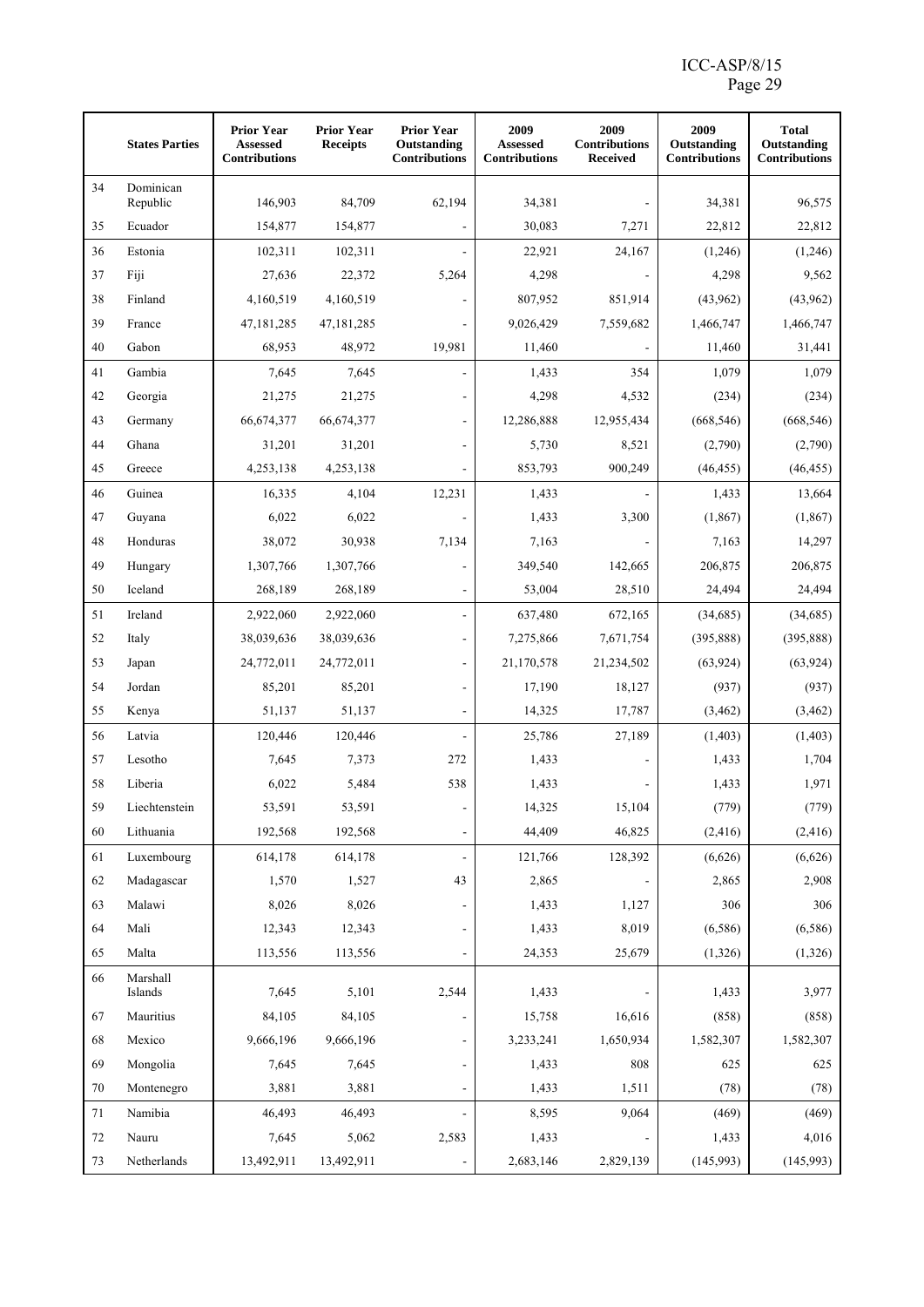## ICC-ASP/8/15 Page 30

| 2009<br><b>Prior Year</b><br><b>Prior Year</b><br><b>Prior Year</b><br><b>States Parties</b><br>Outstanding<br><b>Assessed</b><br><b>Assessed</b><br><b>Receipts</b><br><b>Contributions</b><br><b>Contributions</b><br><b>Contributions</b> | 2009<br>2009<br><b>Total</b><br>Contributions<br>Outstanding<br>Outstanding<br><b>Received</b><br><b>Contributions</b><br><b>Contributions</b> |
|----------------------------------------------------------------------------------------------------------------------------------------------------------------------------------------------------------------------------------------------|------------------------------------------------------------------------------------------------------------------------------------------------|
| 74<br>New Zealand<br>1,805,622<br>1,805,622<br>366,730                                                                                                                                                                                       | (19,952)<br>(19,952)<br>386,682                                                                                                                |
| 75<br>7,645<br>4,003<br>3,642<br>Niger<br>1,433                                                                                                                                                                                              | 1,433<br>5,075                                                                                                                                 |
| 76<br>Nigeria<br>352,983<br>352,983<br>68,762                                                                                                                                                                                                | 60,660<br>8,102<br>60,660                                                                                                                      |
| 77<br>1,120,246<br>Norway<br>5,475,843<br>5,475,843                                                                                                                                                                                          | 1,181,199<br>(60, 953)<br>(60, 953)                                                                                                            |
| 78<br>156,449<br>156,449<br>32,948<br>Panama                                                                                                                                                                                                 | 8,881<br>24,067<br>24,067                                                                                                                      |
| 79<br>73,583<br>73,583<br>7,163<br>Paraguay                                                                                                                                                                                                  | 1,313<br>5,850<br>5,850                                                                                                                        |
| 80<br>678,368<br>481,448<br>196,920<br>111,738<br>Peru                                                                                                                                                                                       | 111,738<br>308,658                                                                                                                             |
| 81<br>Poland<br>3,582,082<br>3,582,082<br>717,702                                                                                                                                                                                            | 756,752<br>(39,050)<br>(39,050)                                                                                                                |
| 82<br>Portugal<br>754,948<br>3,757,342<br>3,757,342                                                                                                                                                                                          | 796,027<br>(41,079)<br>(41,079)                                                                                                                |
| 83<br>Republic of<br>Korea<br>14,513,492<br>3,112,908<br>14,513,492                                                                                                                                                                          | 1,581,678<br>1,531,230<br>1,531,230                                                                                                            |
| 84<br>Romania<br>487,164<br>487,164<br>100,278                                                                                                                                                                                               | 105,733<br>(5, 455)<br>(5, 455)                                                                                                                |
| 85<br>Saint Kitts and<br>Nevis<br>3,215<br>3,215<br>1,433                                                                                                                                                                                    | 1,511<br>(78)<br>(78)                                                                                                                          |
| 86<br>Saint Vincent                                                                                                                                                                                                                          |                                                                                                                                                |
| and the<br>Grenadines<br>7,449<br>7,449<br>1,433                                                                                                                                                                                             | 332<br>1,101<br>1,101                                                                                                                          |
| 87<br>7,527<br>7,527<br>1,433<br>Samoa                                                                                                                                                                                                       | 1,509<br>(76)<br>(76)                                                                                                                          |
| 88<br>San Marino<br>22,319<br>22,319<br>4,298                                                                                                                                                                                                | 4,532<br>(234)<br>(234)                                                                                                                        |
| 89<br>1,098<br>35,281<br>34,183<br>5,730<br>Senegal                                                                                                                                                                                          | 5,730<br>6,828                                                                                                                                 |
| 90<br>Serbia<br>151,788<br>30,083<br>151,788                                                                                                                                                                                                 | 31,720<br>(1,637)<br>(1,637)                                                                                                                   |
| 91<br>3,092<br>4,553<br>Sierra Leone<br>7,645<br>1,433                                                                                                                                                                                       | 1,433<br>5,986                                                                                                                                 |
| 92<br>Slovakia<br>420,381<br>420,381<br>90,250                                                                                                                                                                                               | (4, 912)<br>(4,912)<br>95,162                                                                                                                  |
| 93<br>Slovenia<br>667,627<br>667,627<br>137,524                                                                                                                                                                                              | 145,007<br>(7, 483)<br>(7, 483)                                                                                                                |
| 94<br>South Africa<br>2,298,860<br>2,298,860<br>415,436                                                                                                                                                                                      | 438,039<br>(22, 603)<br>(22, 603)                                                                                                              |
| 95<br>20,591,112<br>20,591,112<br>4,251,776<br>Spain                                                                                                                                                                                         | 4,483,121<br>(231, 345)<br>(231, 345)                                                                                                          |
| 96<br>Suriname<br>336<br>336<br>1,433                                                                                                                                                                                                        | 1,433<br>(0)<br>(0)                                                                                                                            |
| 97<br>7,864,946<br>7,864,946<br>1,534,249<br>Sweden                                                                                                                                                                                          | (83, 479)<br>(83, 479)<br>1,617,729                                                                                                            |
| Switzerland<br>9,255,768<br>9,255,768<br>1,741,968<br>98<br>$\overline{a}$                                                                                                                                                                   | 1,836,750<br>(94, 782)<br>(94, 782)                                                                                                            |
| 99<br>Tajikistan<br>7,645<br>7,533<br>112<br>1,433                                                                                                                                                                                           | 1,433<br>1,545                                                                                                                                 |
| The Former<br>100<br>Yugoslav Rep.<br>of Macedonia<br>7,163<br>42,927<br>42,927                                                                                                                                                              | 7,553<br>(390)<br>(390)                                                                                                                        |
| 101<br>Timor-Leste<br>7,527<br>7,527<br>1,433                                                                                                                                                                                                | 923<br>510<br>510                                                                                                                              |
| 102<br>Trinidad and<br>Tobago<br>179,246<br>179,246<br>38,679                                                                                                                                                                                | 40,783<br>(2,104)<br>(2,104)                                                                                                                   |
| 103<br>Uganda<br>36,412<br>36,412<br>4,298                                                                                                                                                                                                   | 8,164<br>(3,867)<br>(3,867)                                                                                                                    |
| 104<br>United                                                                                                                                                                                                                                |                                                                                                                                                |
| Kingdom<br>48,006,742<br>48,006,742<br>9,514,925                                                                                                                                                                                             | 10,032,646<br>(517,720)<br>(517,720)                                                                                                           |
| 105<br>United<br>Republic of<br>Tanzania<br>8,595<br>44,323<br>44,323<br>$\overline{a}$                                                                                                                                                      | 2,097<br>6,498<br>6,498                                                                                                                        |
| 106<br>Uruguay<br>325,014<br>325,014<br>38,679                                                                                                                                                                                               | 51,130<br>(12, 451)<br>(12, 451)                                                                                                               |
| 107<br>Venezuela<br>1,416,138<br>286,508<br>1,416,138                                                                                                                                                                                        | 205,749<br>80,759<br>205,749                                                                                                                   |
| 108<br>Zambia<br>11,949<br>11,949<br>1,433                                                                                                                                                                                                   | 1,511<br>(78)<br>(78)                                                                                                                          |
| <b>Total</b><br>410,527,646<br>96,229,900<br>410,181,031<br>346,615                                                                                                                                                                          | 94,175,008<br>2,054,892<br>2,401,507                                                                                                           |